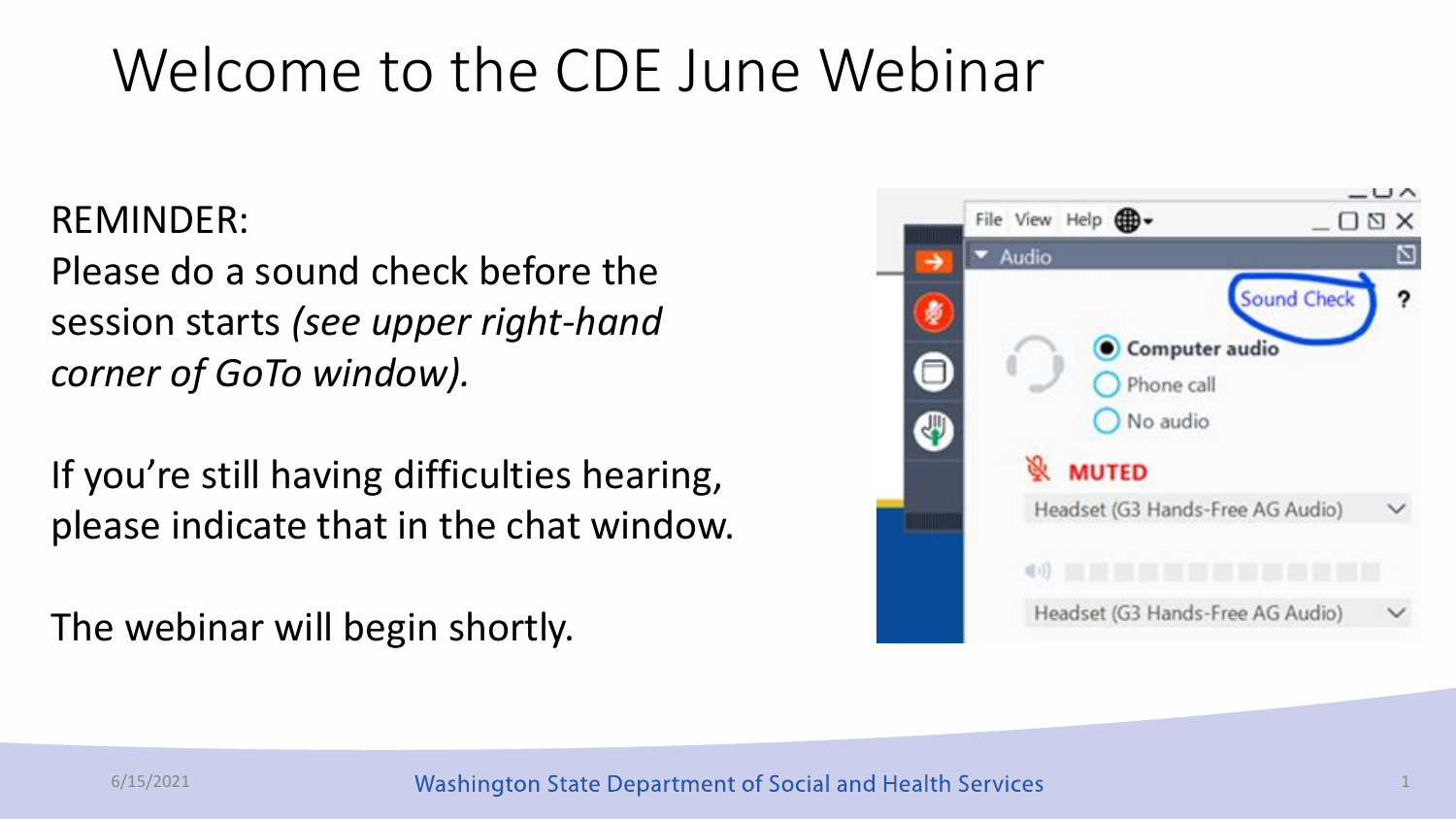# Transforming<br>Consumer Directed Employer June Public Webinar

June 15, 2021



**Transforming lives** 

Washington State Department of Social and Health Services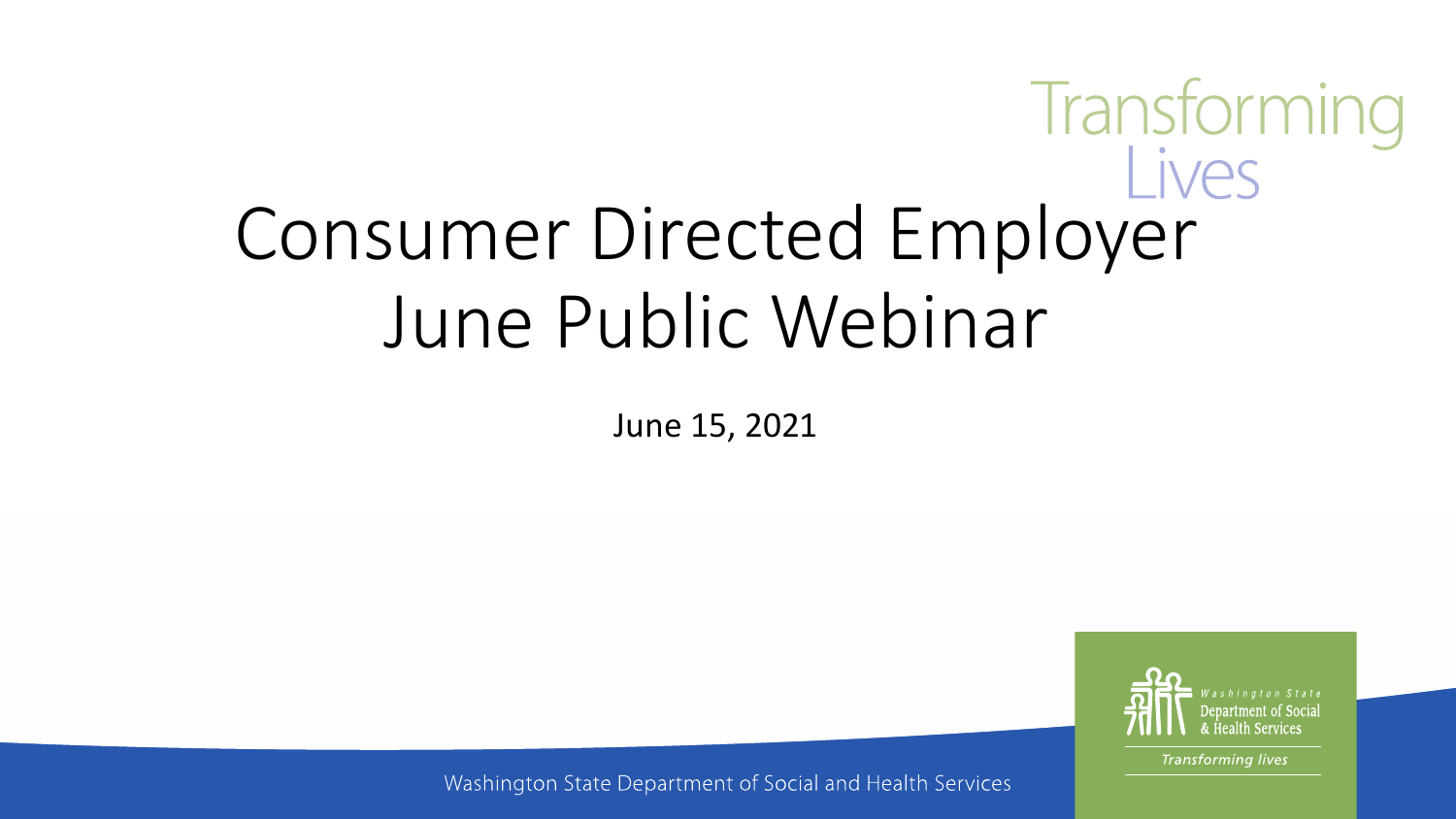# What is the CDE?

The Consumer Directed Employer (CDE) project will transfer the employer support responsibilities of Individual Providers (IPs) from DSHS and AAA case management staff to a contracted vendor. The contracted vendor is Consumer Direct Washington (CDWA).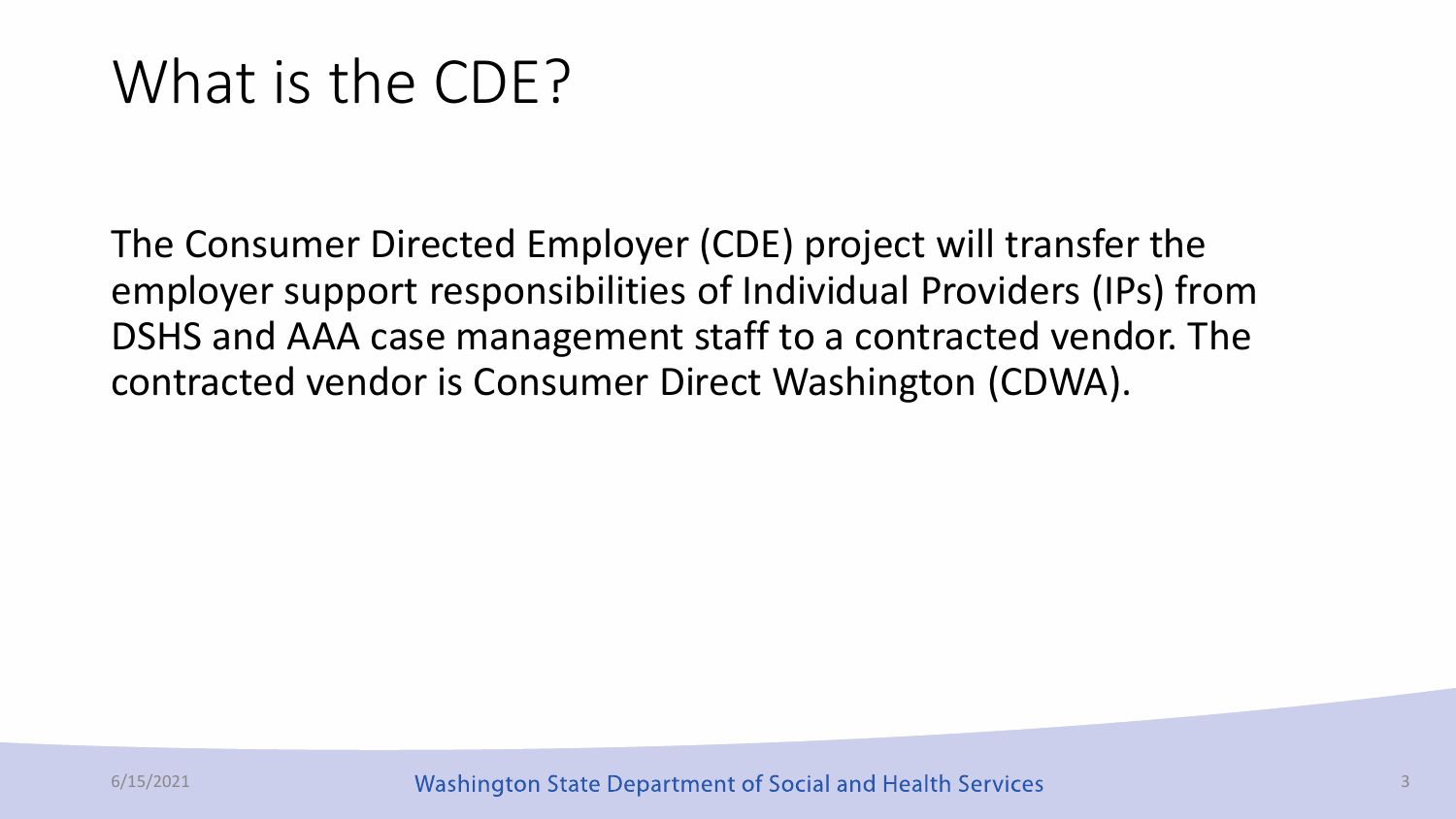# Why the change?

To simplify processes and increase efficiency while maintaining consumer direction with the goal of providing more time for case management staff to work with clients; also to reduce confusion and streamline the IP employer experience.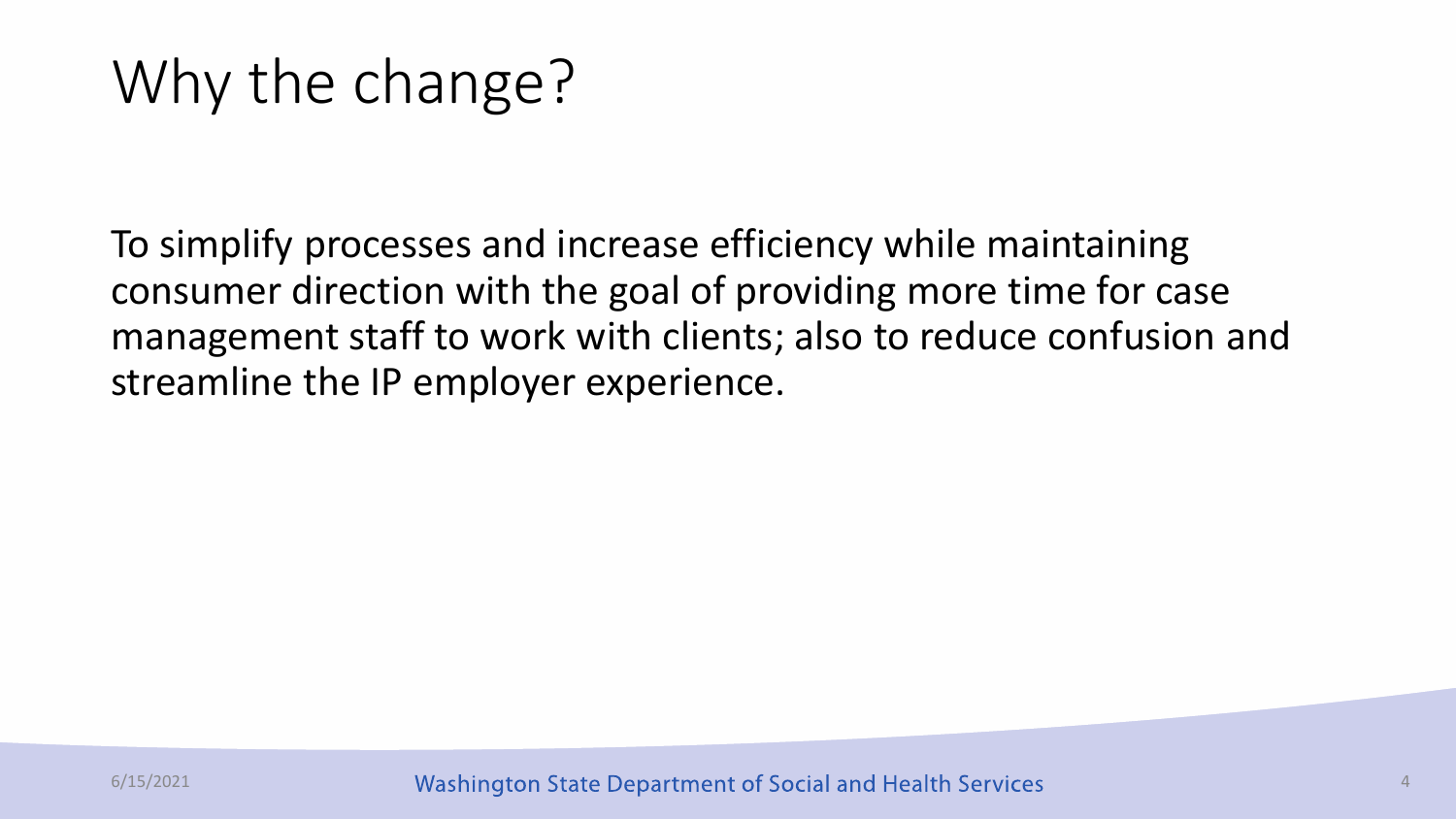## CDE Q&A Document

• There is a condensed, easy to read version of the Questions & Answers document on the CDE Website. A full version is also available under "Full Questions & Answers"



<https://www.dshs.wa.gov/altsa/cde>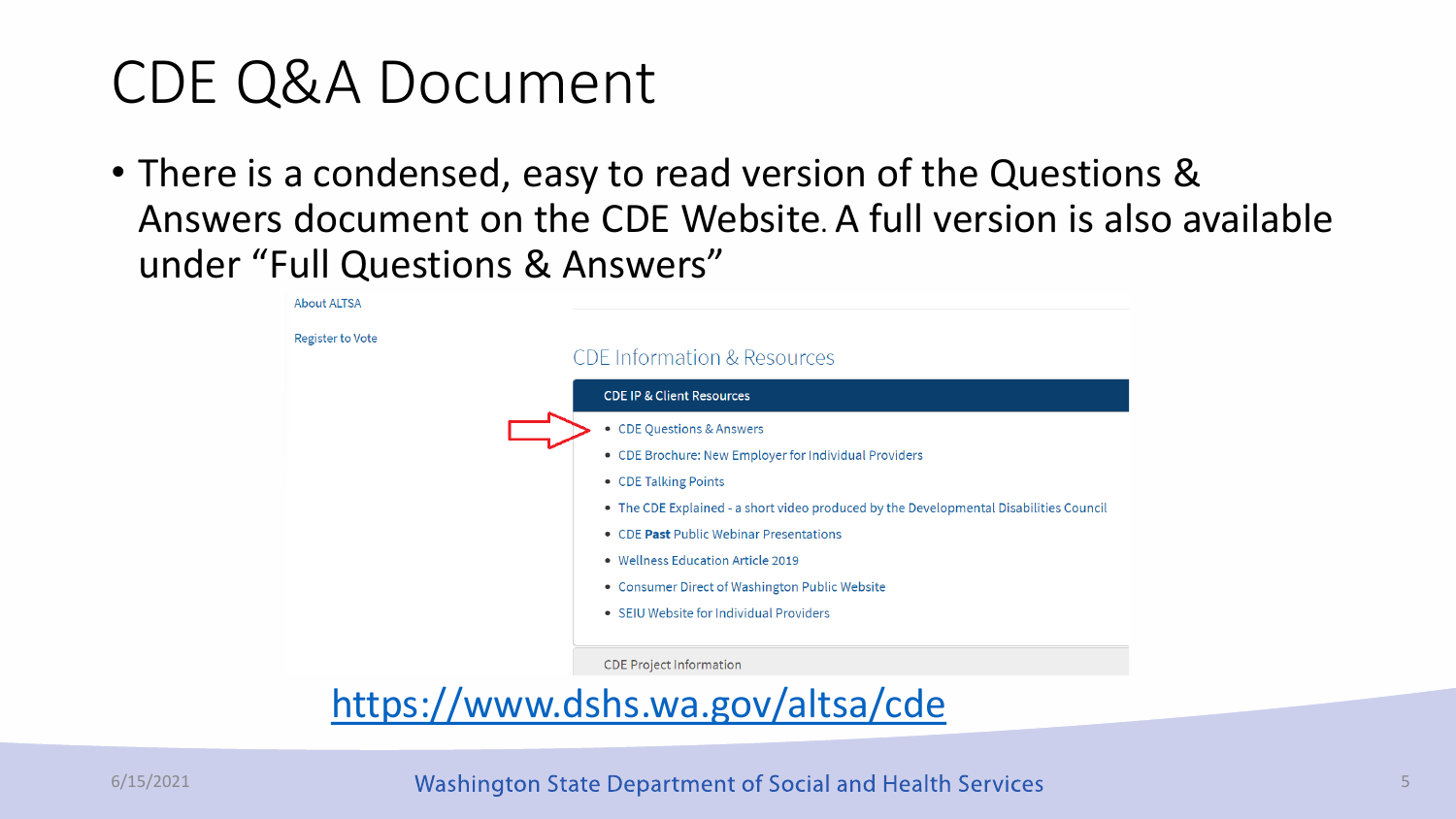### CDE Basics

6/15/2021 Washington State Department of Social and Health Services and Mashington 6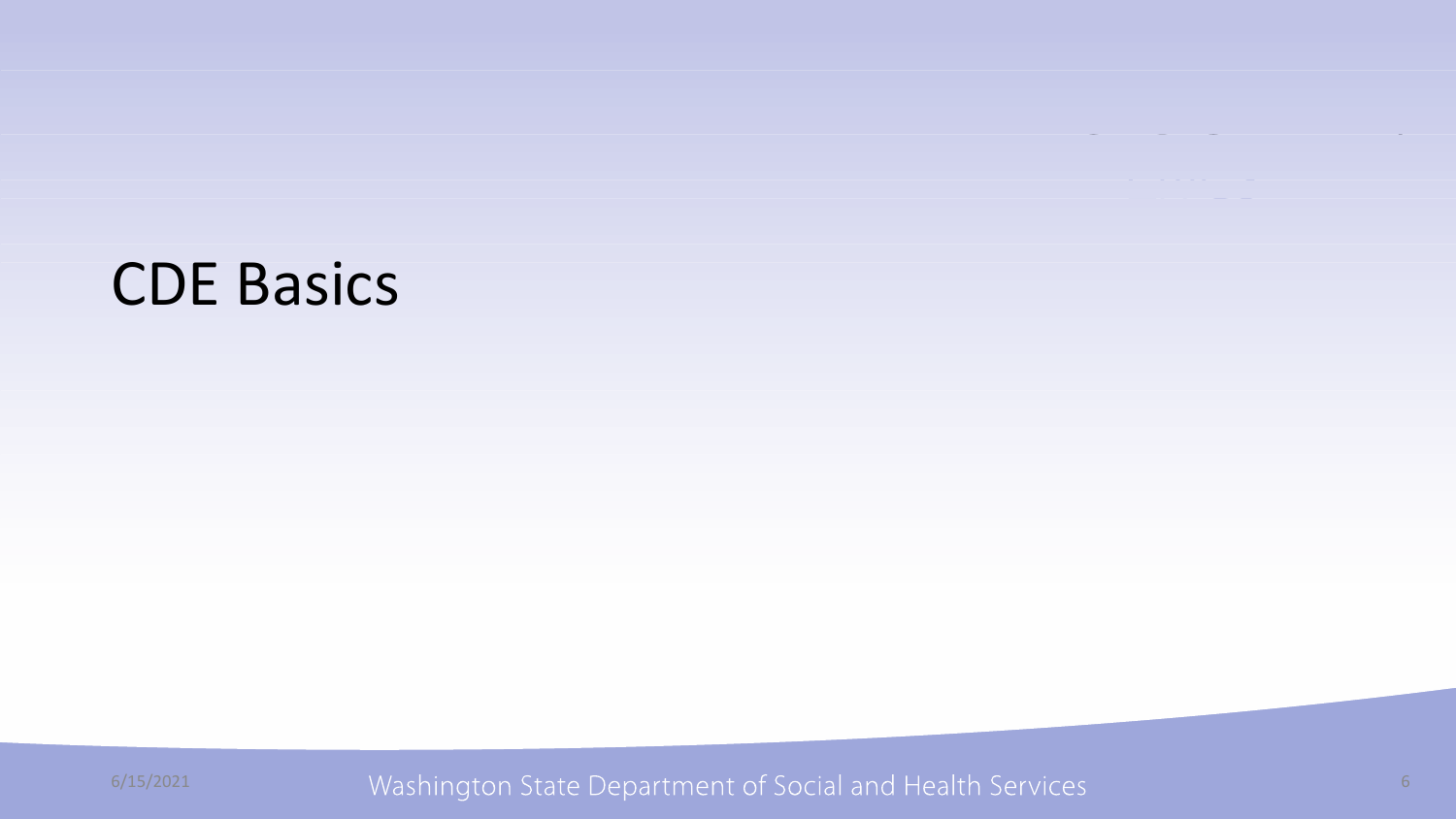## Attendee question

The project team would like to know more about who is attending the monthly webinars. Please indicate which of the following best represents you:

- A. Client with the Aging and Long-Term Support Administration (ALTSA)
- B. Client with the Developmental Disabilities Administration (DDA)
- C. IP, family/parent provider with ALTSA
- D. IP, family/parent provider with DDA
- E. Other, please use the Questions box to specify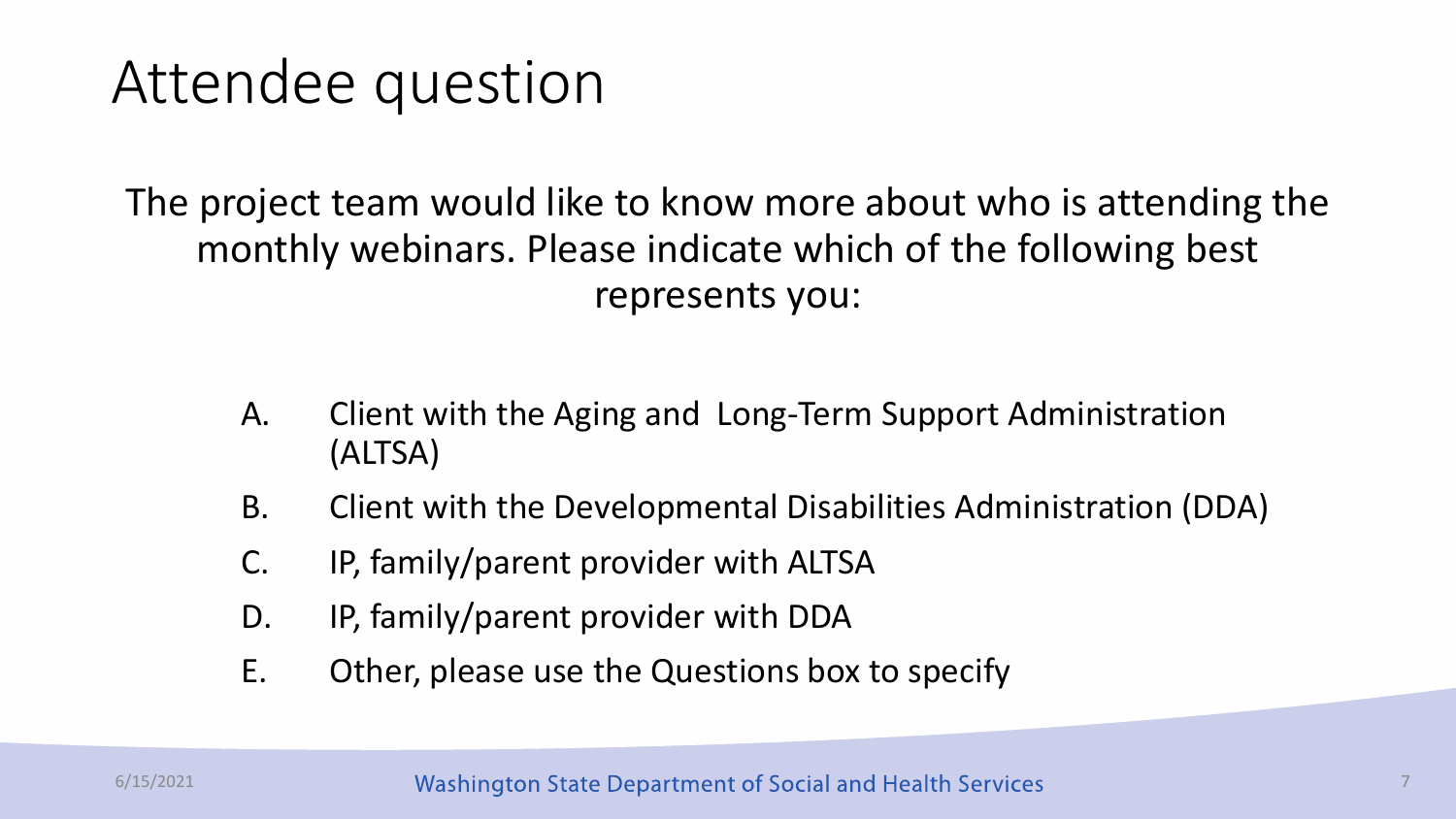# **What stays the same**

- **Case Managers** continue to do CARE assessment & develop care plans with clients
- **Clients** will select, schedule & manage the work of IPs
- **Clients** can still receive service from an IP or through a Home Care Agency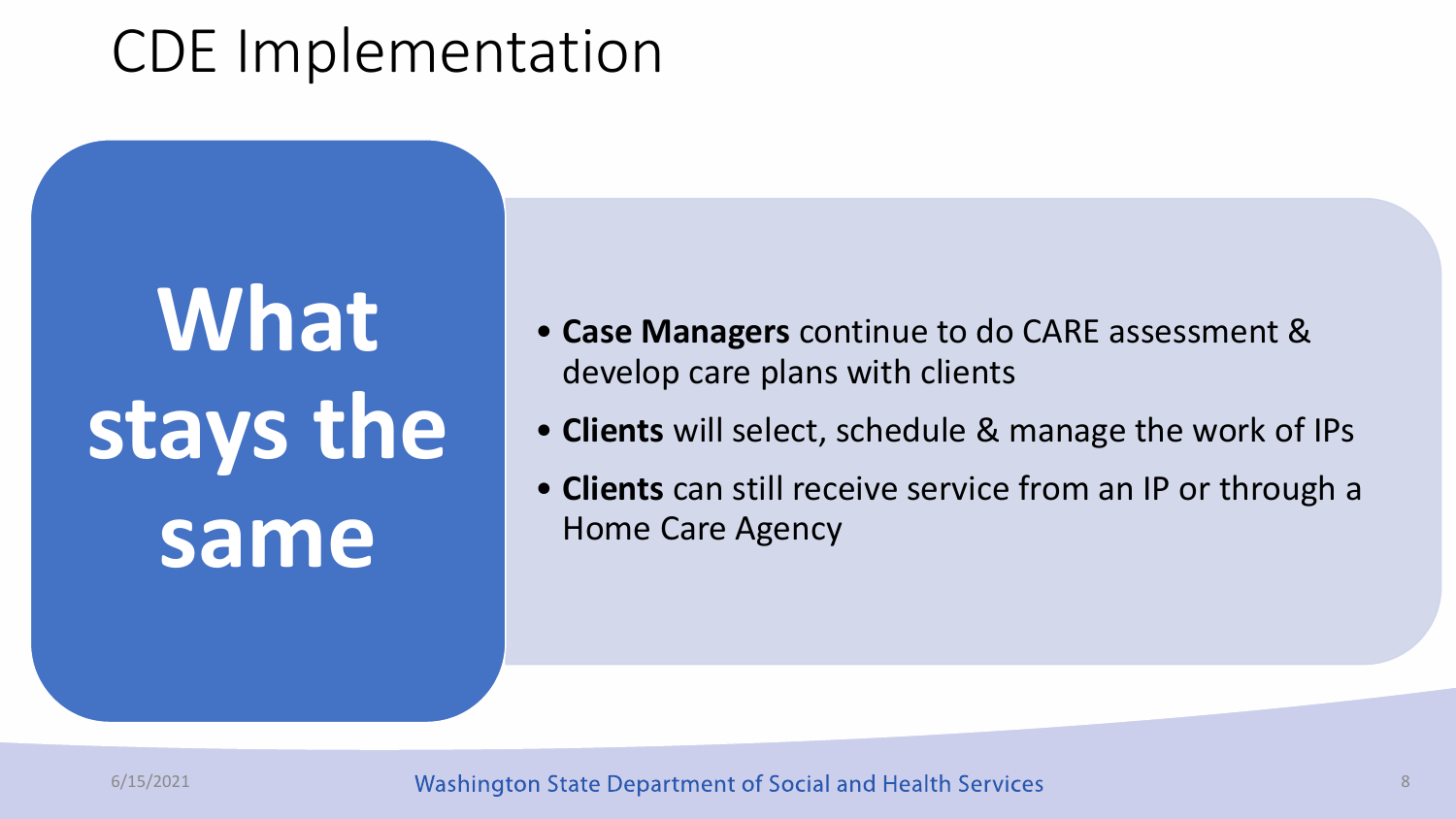# **What stays the same**

**IP** pay rates, cumulative career hours (CCH), and paid time off (PTO)

**IP** training requirements through the Training Partnership

**Clients** and **IPs** can still use Carina

6/15/2021 **Mashington State Department of Social and Health Services 1986 1997 1998 1998 1998 1998 1998 1998 19**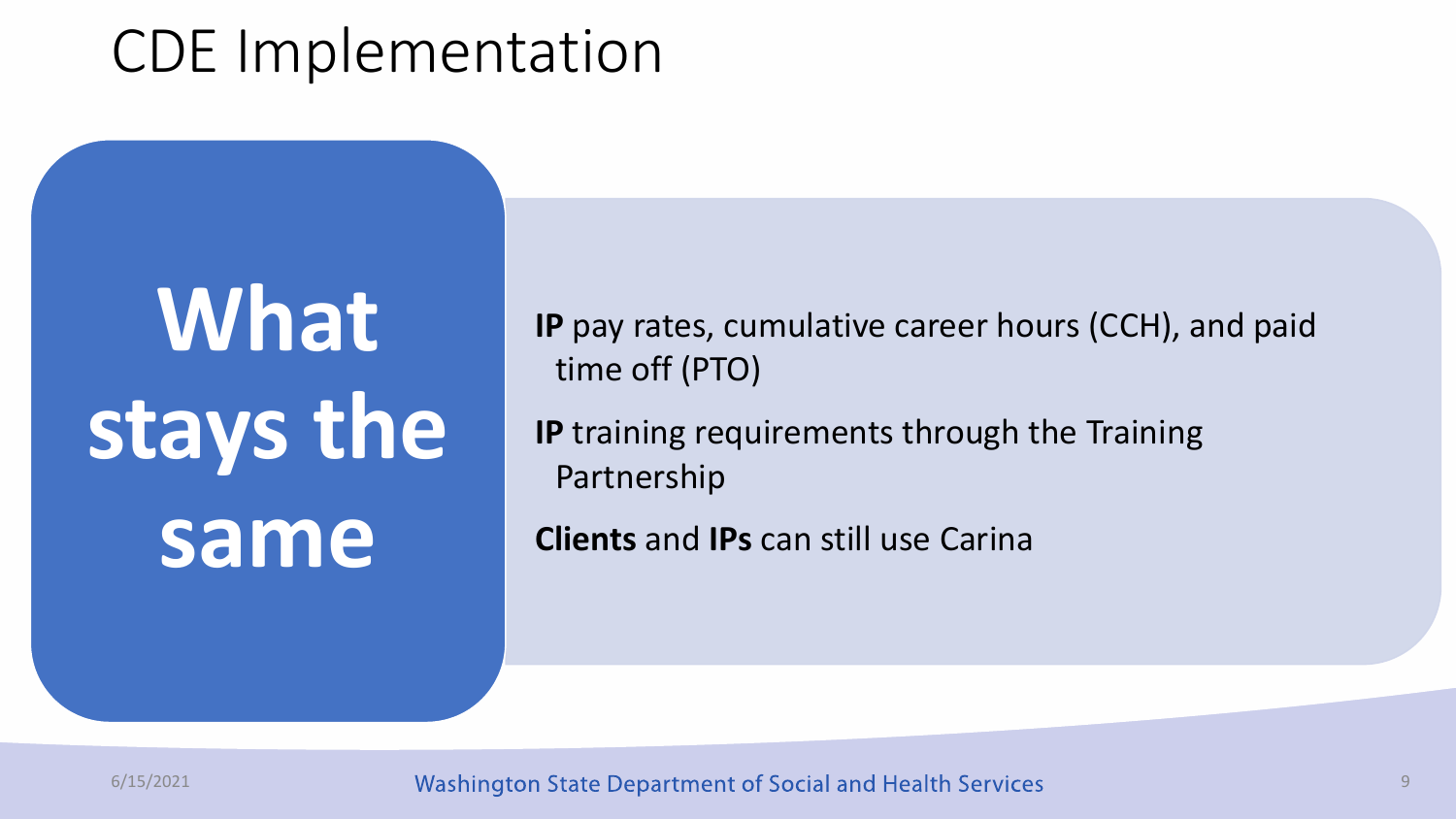# **What will change**

**The Consumer Direct Washington (CDWA) will**:

Be the legal employer of IPs

Manage IP payroll, background checks, and track IP training compliance

Perform Character, Competence & Suitability as needed

Perform the functions of the Home Care Referral Registry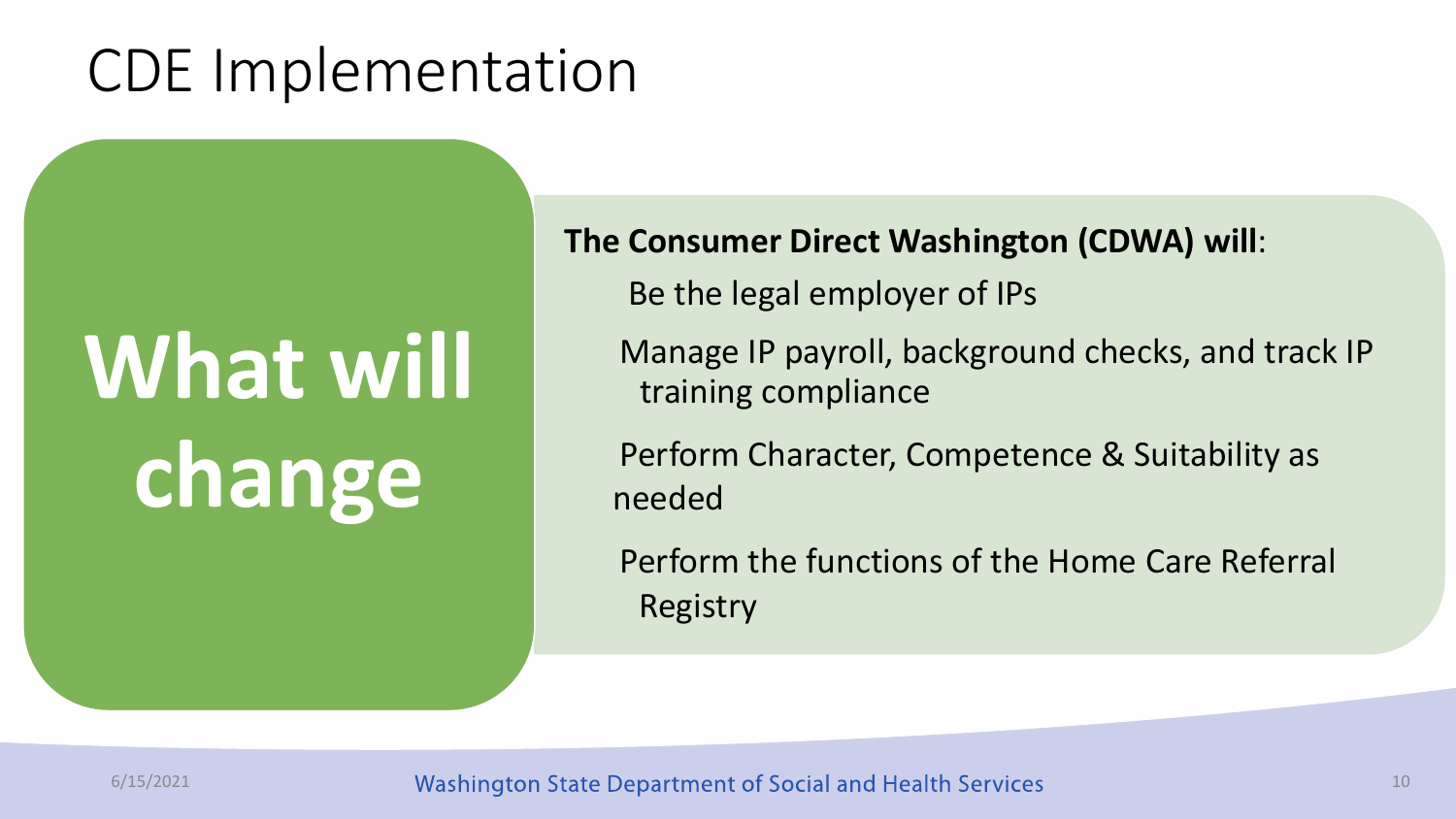# **What will change**

**IPs** will go thru CDWA's hiring process & will **no** longer contract with DSHS

- **Clients** will inform CDWA of**:**
	- Their choice of IP
	- How hours are to be assigned
- **Case managers** will authorize hours and assign tasks to CDWA, **not** the IP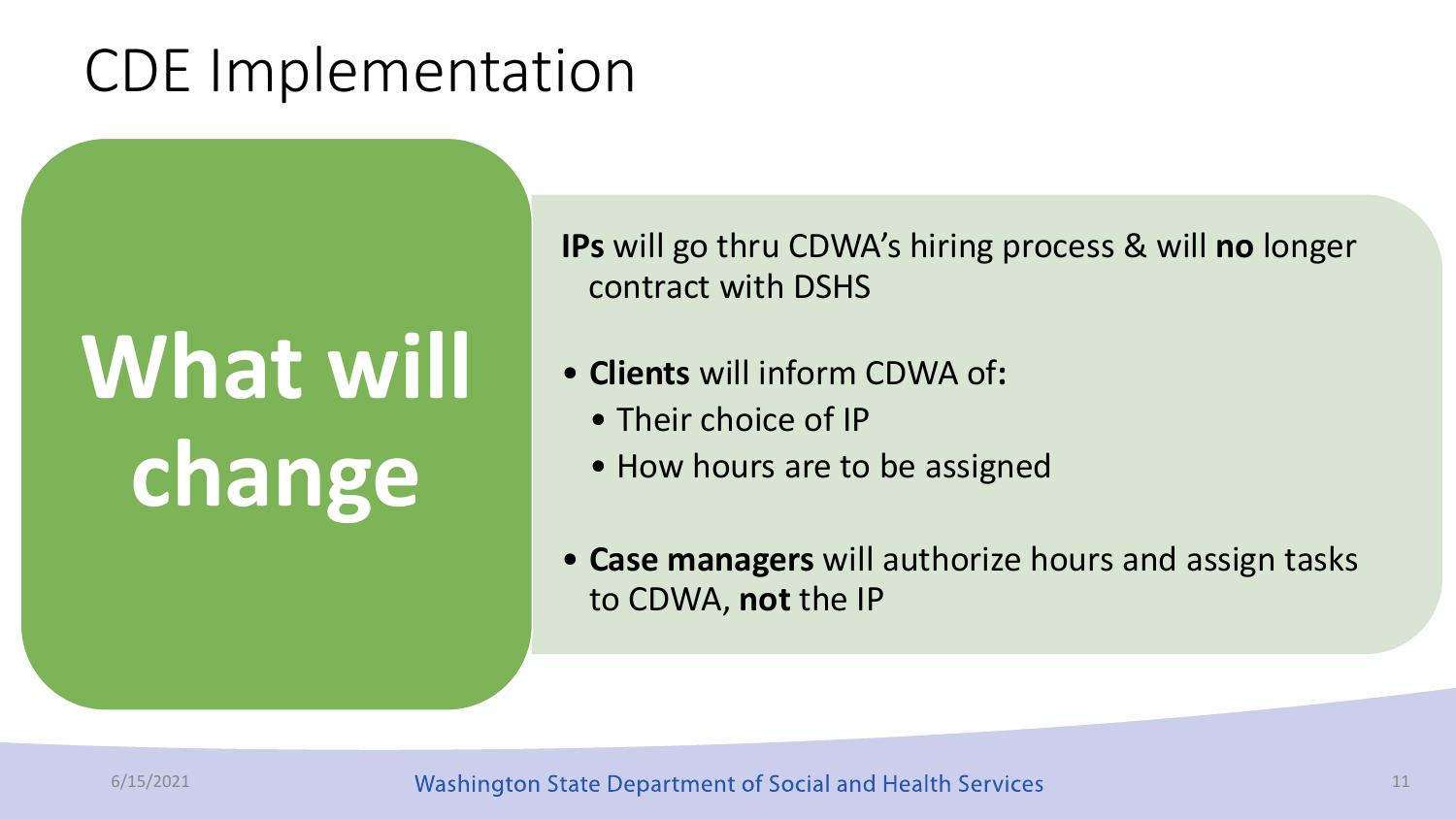# **What will change**

- **CDWA will** collect client responsibility from the client
- **IPs will not** collect client responsibility from the client
- Electronic Visit Verification (EVV) through the CDE's EVV app (Care Attend)
- Live-in exempt IPs will submit hours **weekly** in CDWA's Portal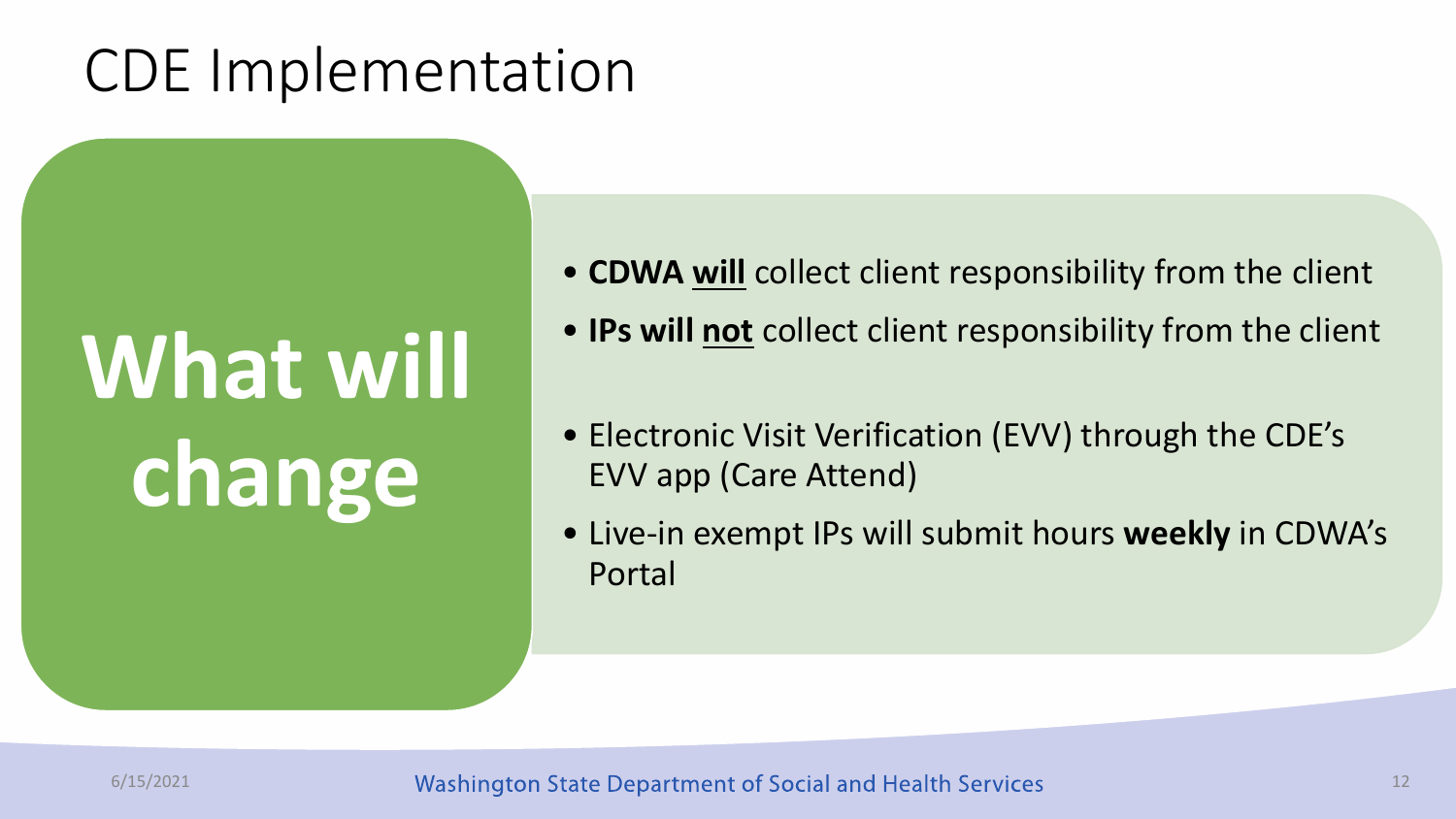# CDE rollout

|                |        | Approx. # IPs Time Capture Date Counties |                                                                                                                                                                                                                                                       |
|----------------|--------|------------------------------------------|-------------------------------------------------------------------------------------------------------------------------------------------------------------------------------------------------------------------------------------------------------|
| <b>Pilot</b>   | 200    | October 2021                             | Portions of Lewis, Mason, Thurston                                                                                                                                                                                                                    |
| <b>Phase 1</b> | 15,800 | February 2022                            | Ferry, Island, Kitsap, Lewis, Mason, Pend Oreille,<br>Pierce, San Juan, Skagit, Spokane, Stevens,<br>Thurston, Whatcom, Whitman                                                                                                                       |
| <b>Phase 2</b> | 29,800 | <b>April 2022</b>                        | Adams, Asotin, Benton, Chelan, Clallam, Clark,<br>Columbia, Cowlitz, Douglas, Franklin, Garfield,<br>Grant, Grays Harbor, Jefferson, King, Kittitas,<br>Klickitat, Lincoln, Okanogan, Pacific, Skamania,<br>Snohomish, Wahkiakum, Walla Walla, Yakima |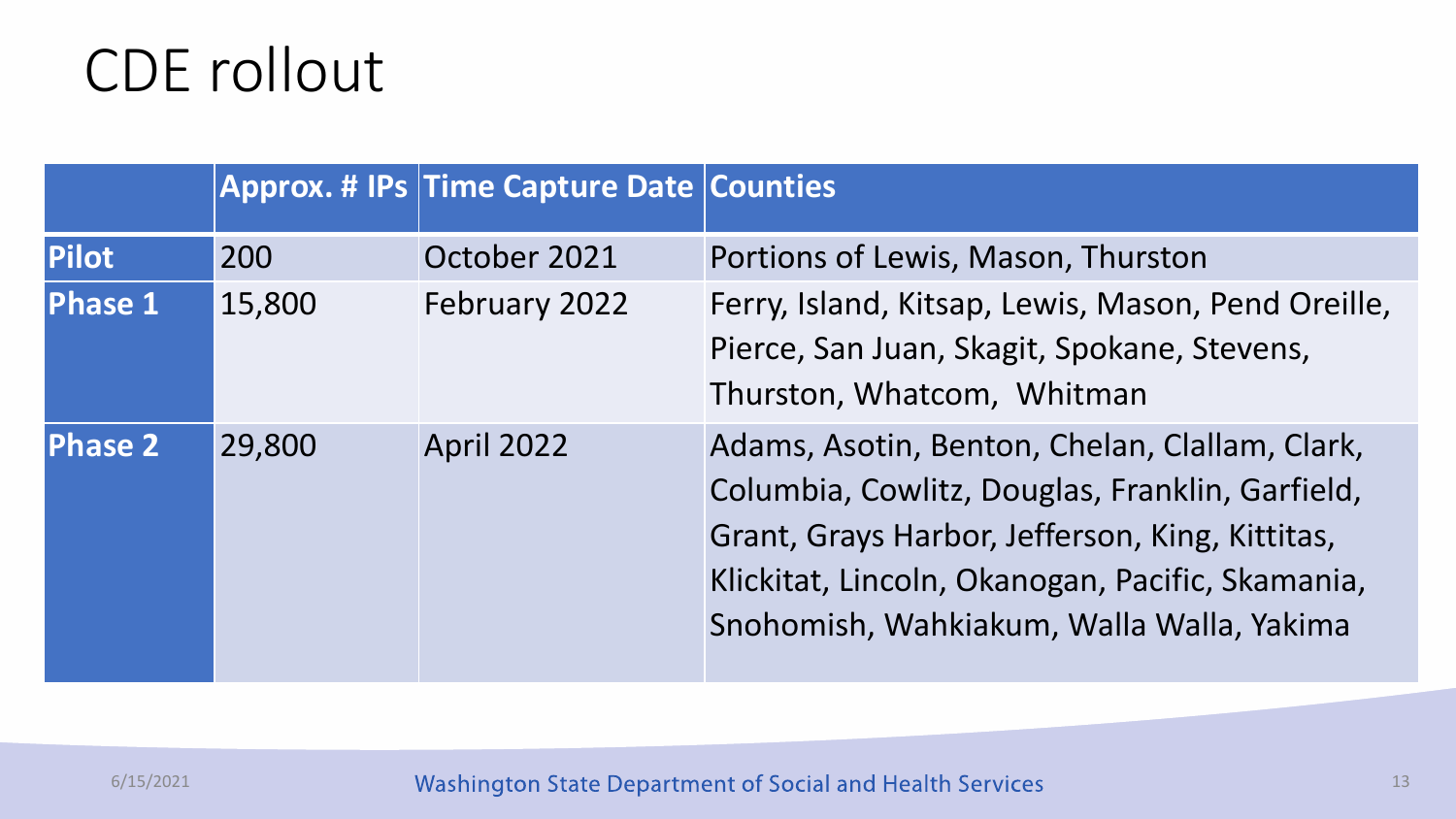# **Pilot and Hiring Phases**



County where the Client lives determines<br>phase for Client and their IP(s).

Pilot: Clients and ~200 associated IPs Participating Counties **A** · Lewis • Thurston Initial Communication: July 1, 2021 Time Capture: October 1, 2021 Phase 1: Clients and ~16,000 associated IPs Participating Counties

| Communication: <b>November 1-20</b> |            |
|-------------------------------------|------------|
| • Pierce                            | • Whitman  |
| • Pend Oreille                      | • Whatcom  |
| • Mason                             | • Thurston |
| • Lewis                             | · Stevens  |
| • Kitsap                            | • Spokane  |
| • Island                            | • Skagit   |
| • Ferry                             | • San Juan |

Initial er 1, 2021 Time Capture: February 1, 2022

#### Phase 2: Clients and ~30,000 associated IPs Participating Counties

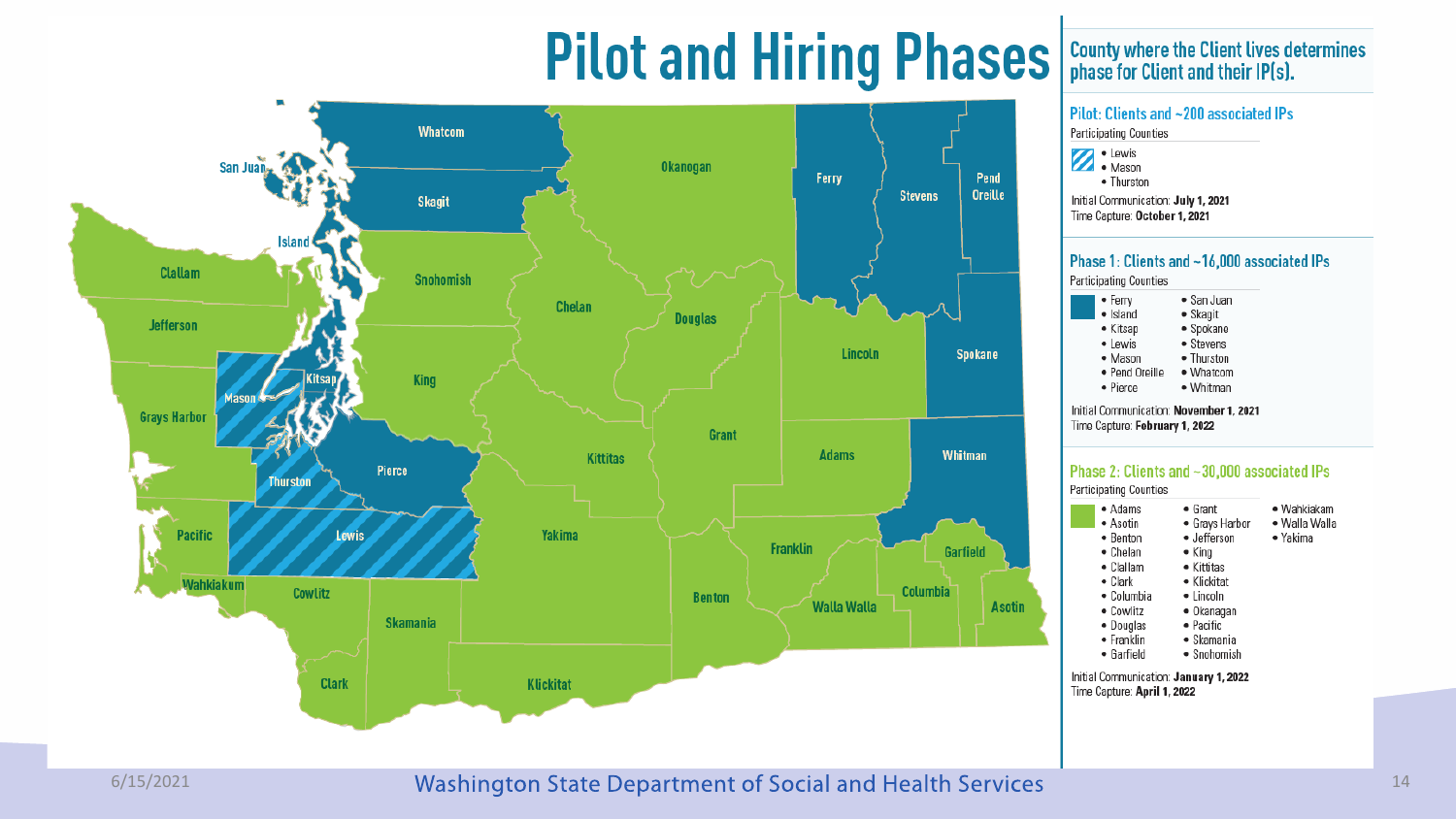## CDWA June informational sessions

**CDE Transition Details – Payroll Schedule and Work Week Limits (WWL),** Wednesday, June 16, 9am PDT [https://zoom.us/webinar/register/WN\\_CVCO5FGiRVCB7uOTbQueXg](https://zoom.us/webinar/register/WN_CVCO5FGiRVCB7uOTbQueXg)

**Introducing CareAttend – CDWA's Electronic Visit Verification (EVV) Mobile App,** Monday, June 21, 6pm PDT [https://zoom.us/webinar/register/WN\\_7wdg56dbRxSN5tnVM8ci0w](https://zoom.us/webinar/register/WN_7wdg56dbRxSN5tnVM8ci0w)

**Getting Ready for the CDE Transition (Repeat of April Webinar),** Wednesday, June 23, 2pm PDT [https://zoom.us/webinar/register/WN\\_pROa3tlvSTOihDbqW8WhHQ](https://zoom.us/webinar/register/WN_pROa3tlvSTOihDbqW8WhHQ)

**CDWA Hiring Process – What Current Individual Providers (IP) Need to Know,** Tuesday, June 29, 9am PDT [https://zoom.us/webinar/register/WN\\_jSr6qd2KR4epB5fBxeEhQQ](https://zoom.us/webinar/register/WN_jSr6qd2KR4epB5fBxeEhQQ)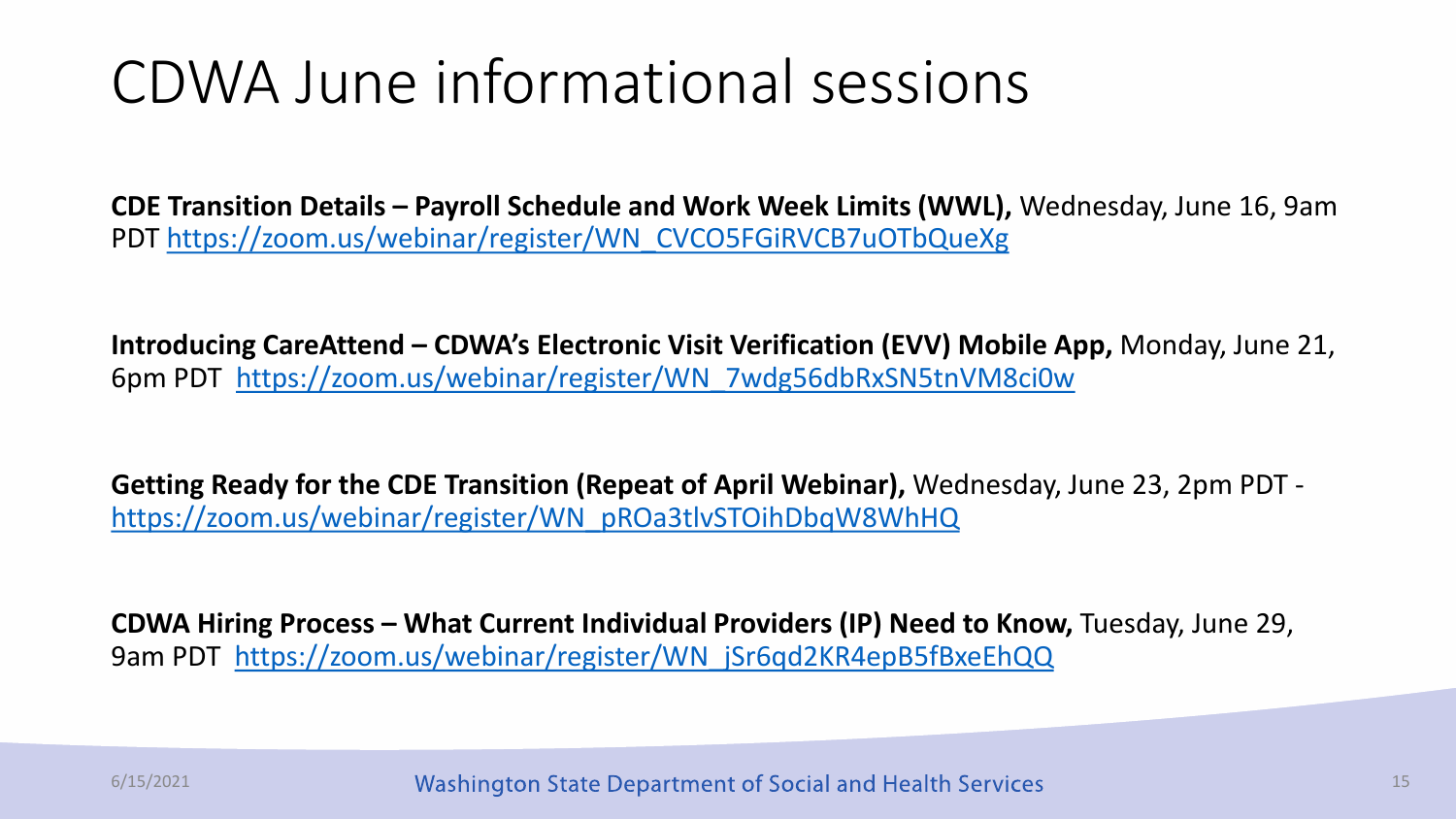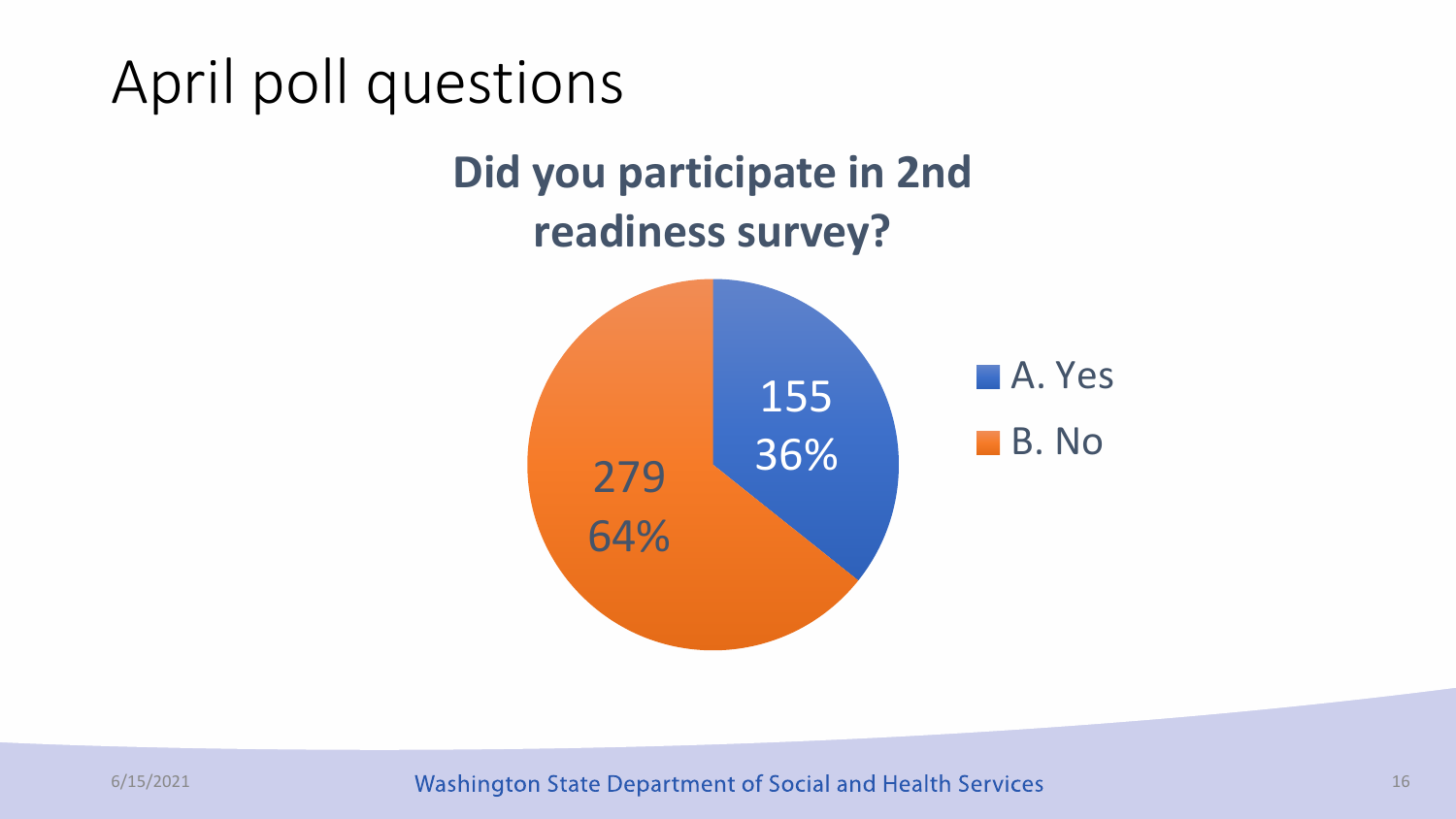

6/15/2021 **17** Washington State Department of Social and Health Services **17** 17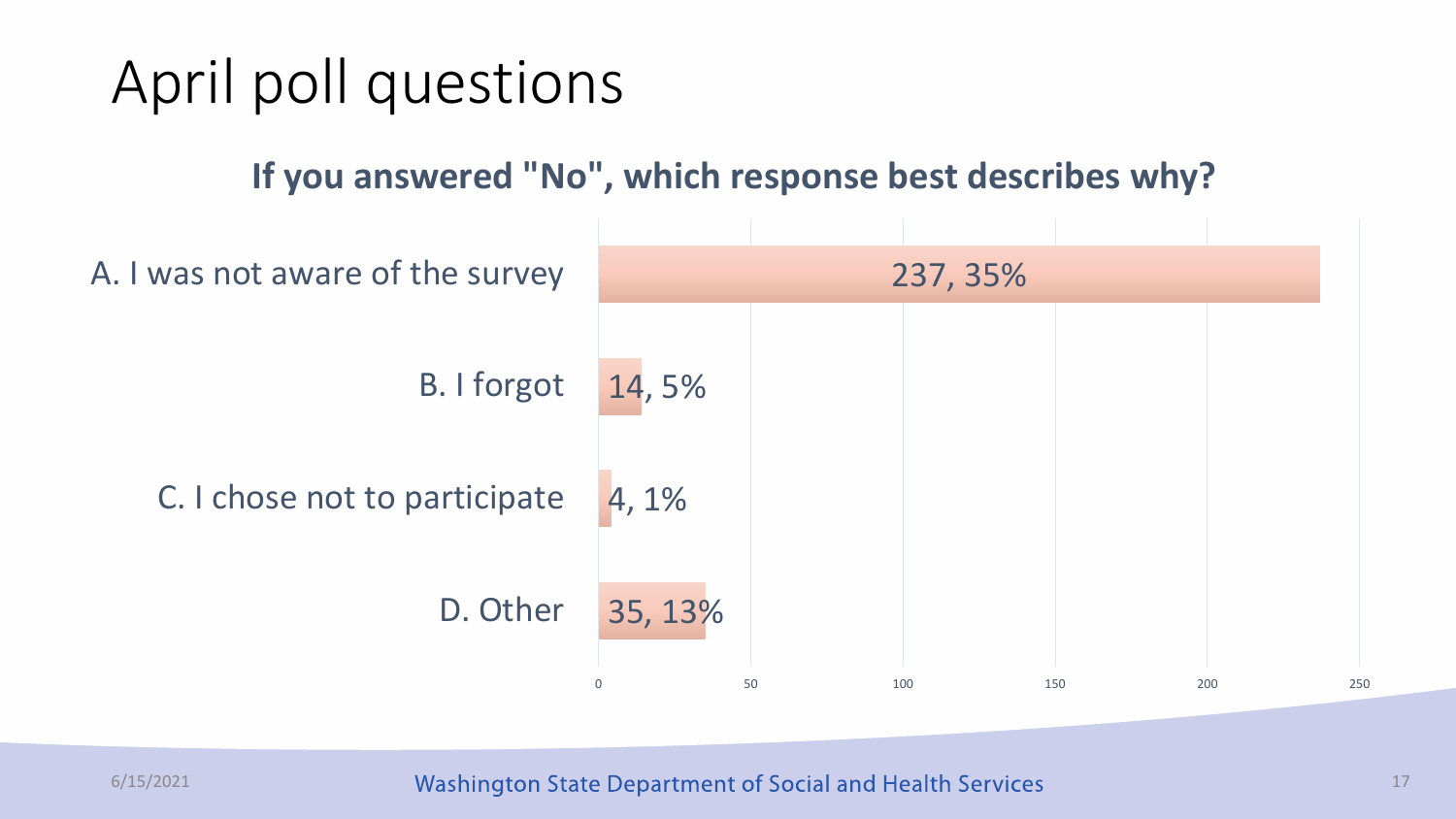# April poll questions

### **HOW ARE YOU PARTICIPATING IN THE WEBINAR?**

A. Computer audio B. Telephone



6/15/2021 **18** Washington State Department of Social and Health Services **18** 18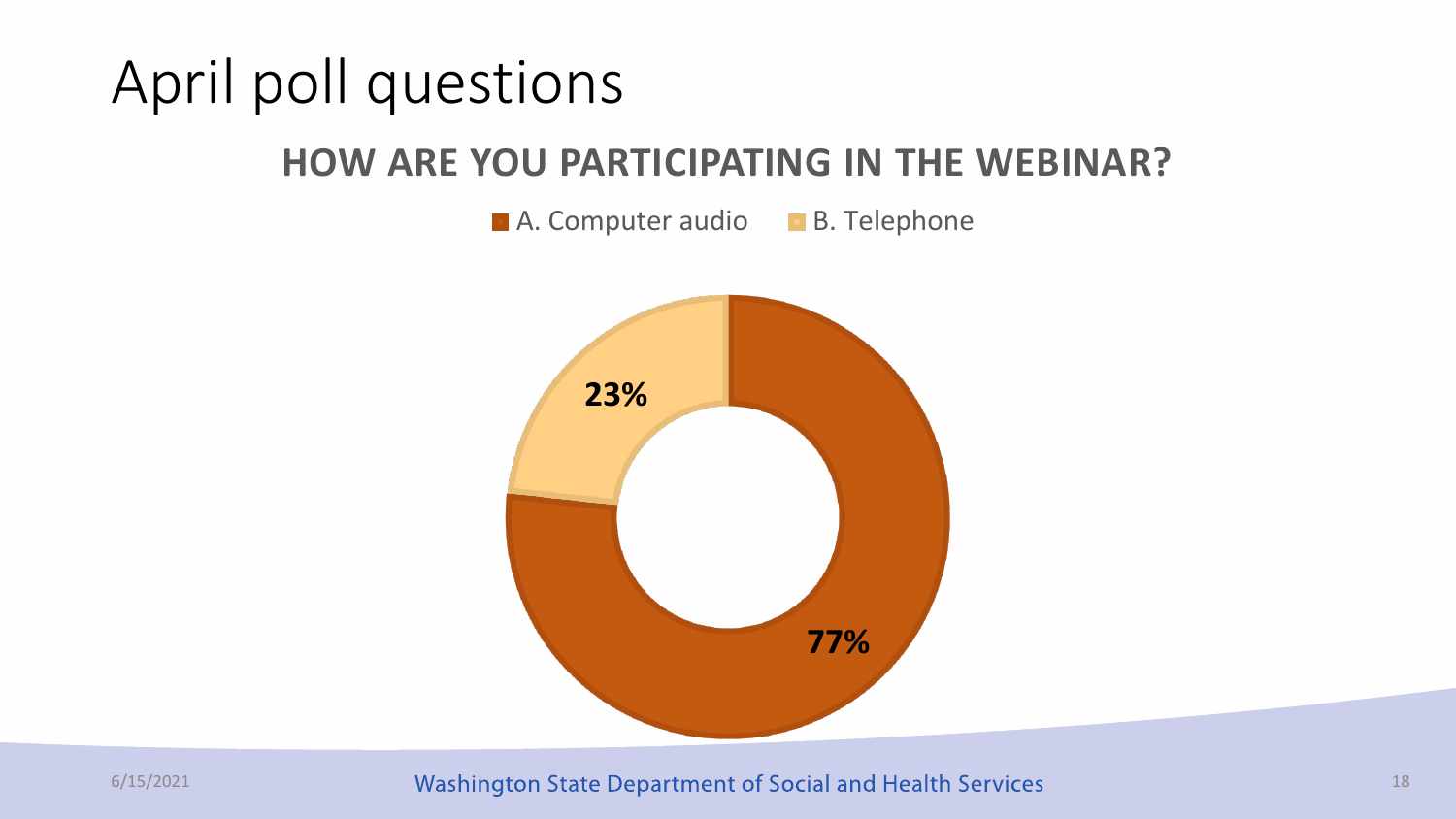# FYI: Federal Communications Commission (FCC) broadband benefit

- New federal emergency broadband (internet) benefit program
- \$50 towards eligible broadband services, per eligible household / \$75 for households on Tribal lands
- Eligible households may also receive a 1 time discount (up to \$100) on the purchase of a laptop, computer or tablet

### Go to [www.fcc.org](http://www.fcc.org/) and click on "emergency broadband benefit" to apply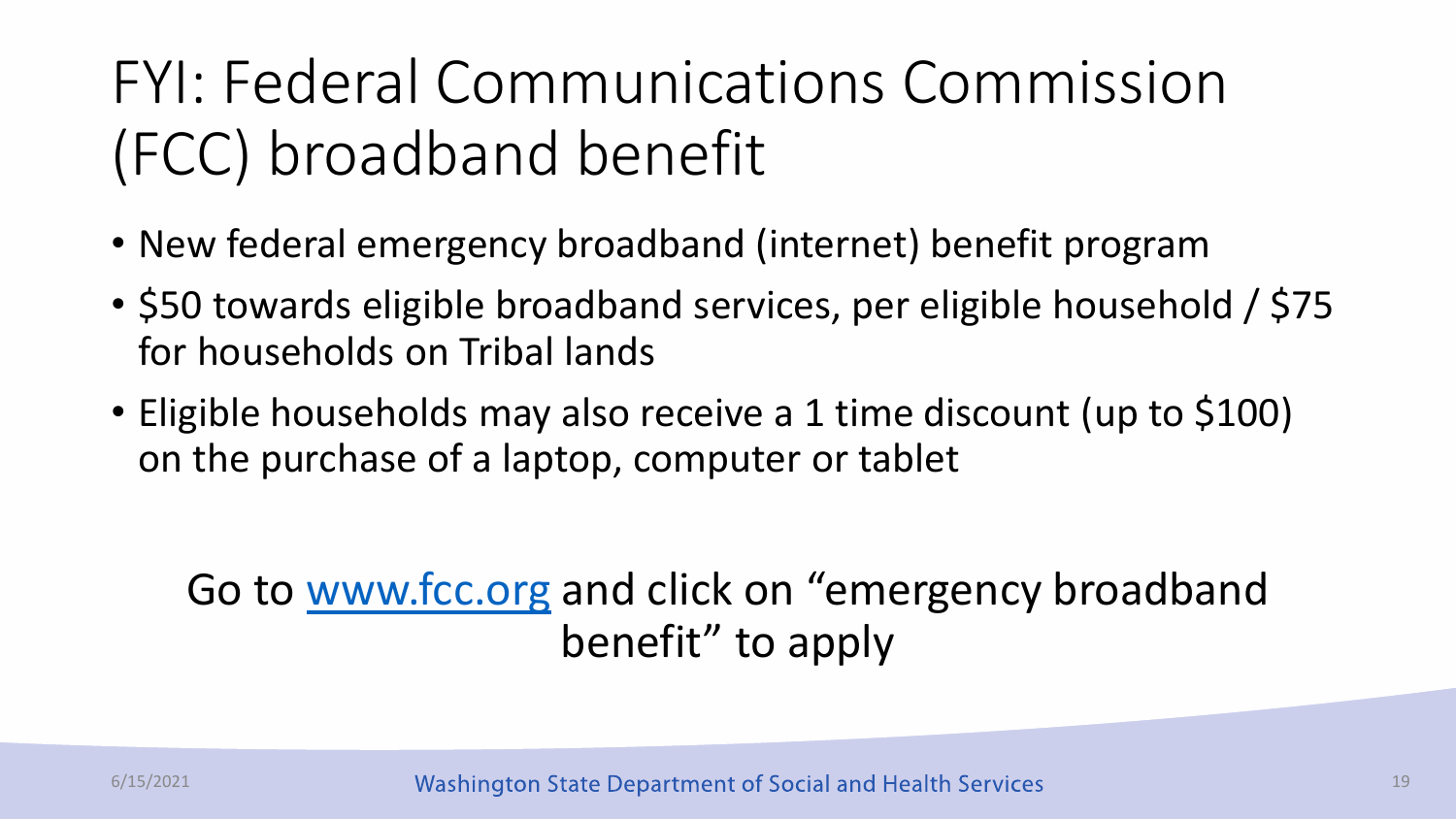# Resource - Drive in Wi-Fi

• Free Wi-Fi access from your car and indoor at some locations

• Over 300 locations, with more coming

• Find locations at [www.driveinwifi.wa.gov](http://www.driveinwifi.wa.gov/)

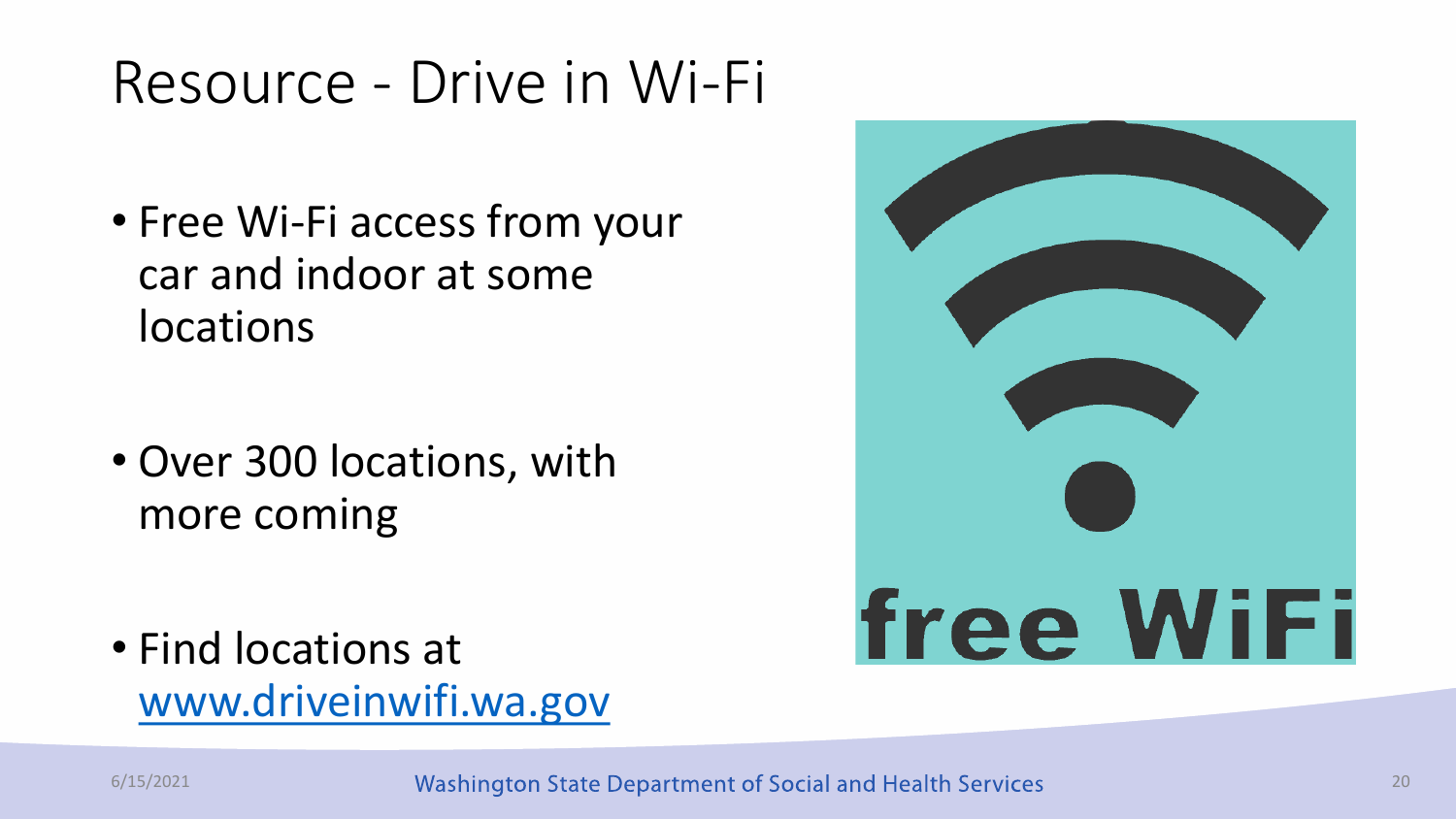# IP readiness survey #2 results

• IP Readiness Survey conducted April 28 – May 18

11,762 responses, including

- 11,068 in English
- 330 in Russian
- 224 in Spanish
- 140 in Vietnamese

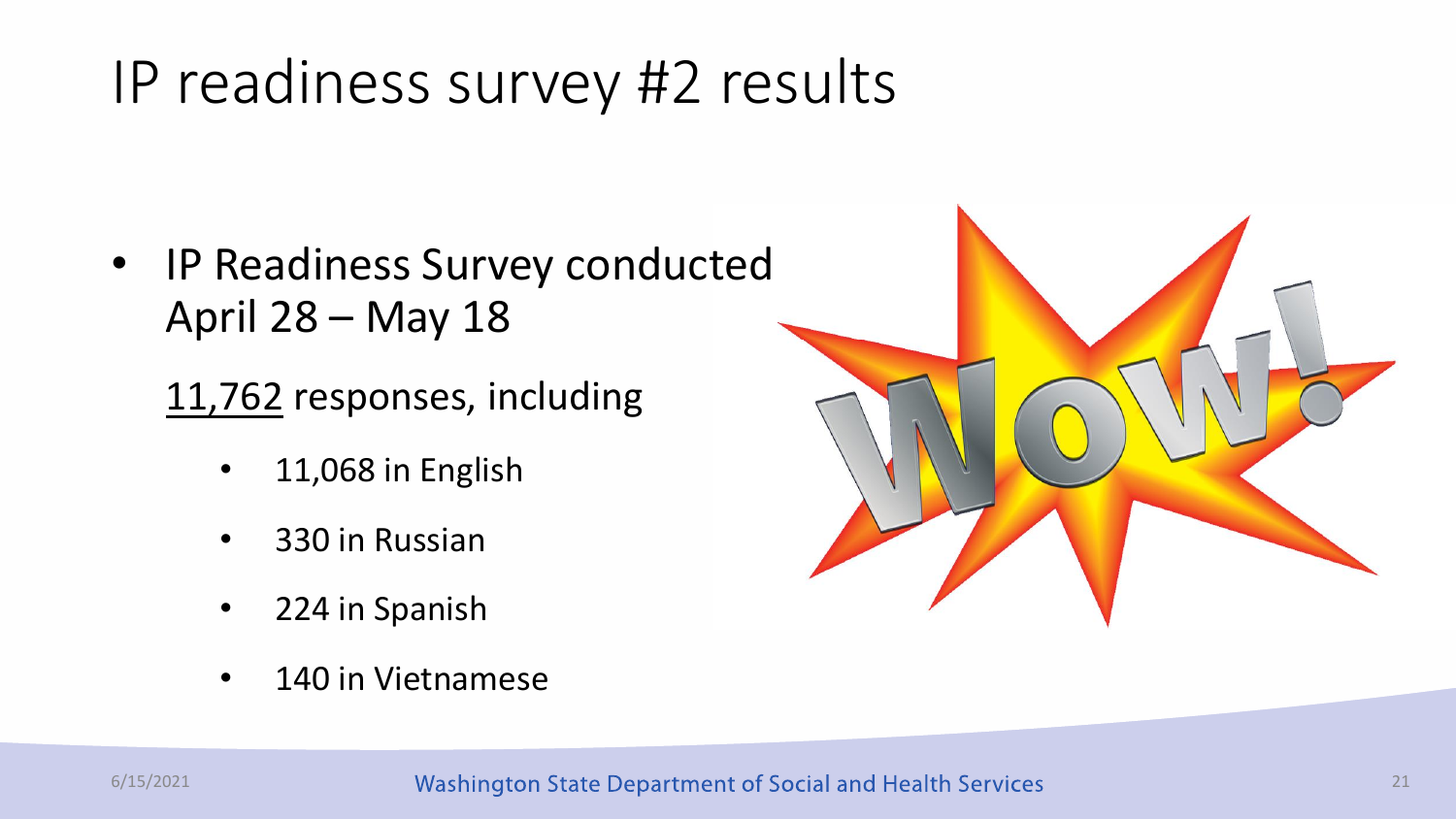### Context

This was the 2<sup>nd</sup> readiness assessment:

- Most measures showed improvement over the baseline
- Survey was conducted in English, Russian, Spanish and Vietnamese
- One more assessment may be planned during the project
- Results will contribute to the formal Readiness Review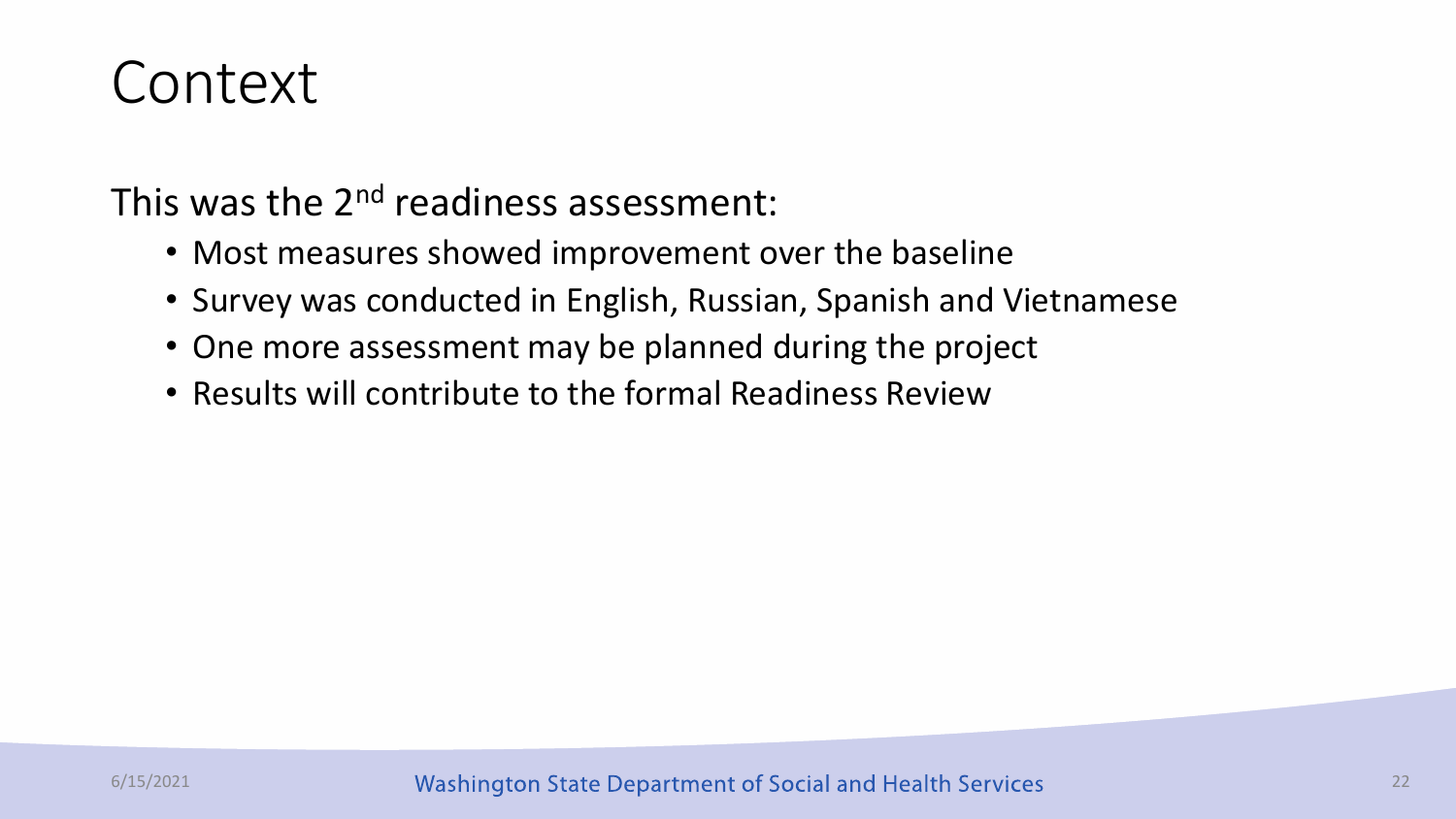# Summary Comparative Results

|    | <b>Measure of IP Readiness for CDE Change</b>    | Assmt #1 | Assmt #2 | <b>Change</b> |
|----|--------------------------------------------------|----------|----------|---------------|
| 1. | Total number of participants                     | 4,545    | 11,762   | $+259%$       |
| 2. | Number of LEP responses                          | n/a      | 398      | n/a           |
| 3. | Has heard of the CDE                             | 23%      | 33%      | $+10%$        |
| 4. | Amount of information received                   | 18%      | 24%      | $+6%$         |
| 5. | Understands impacts                              | 13%      | 15%      | $+2\%$        |
| 6. | Confidence will get info/training/support needed | 31%      | 28%      | $-3%$         |
| 7. | Feels optimistic                                 | 7%       | 8%       | $+1\%$        |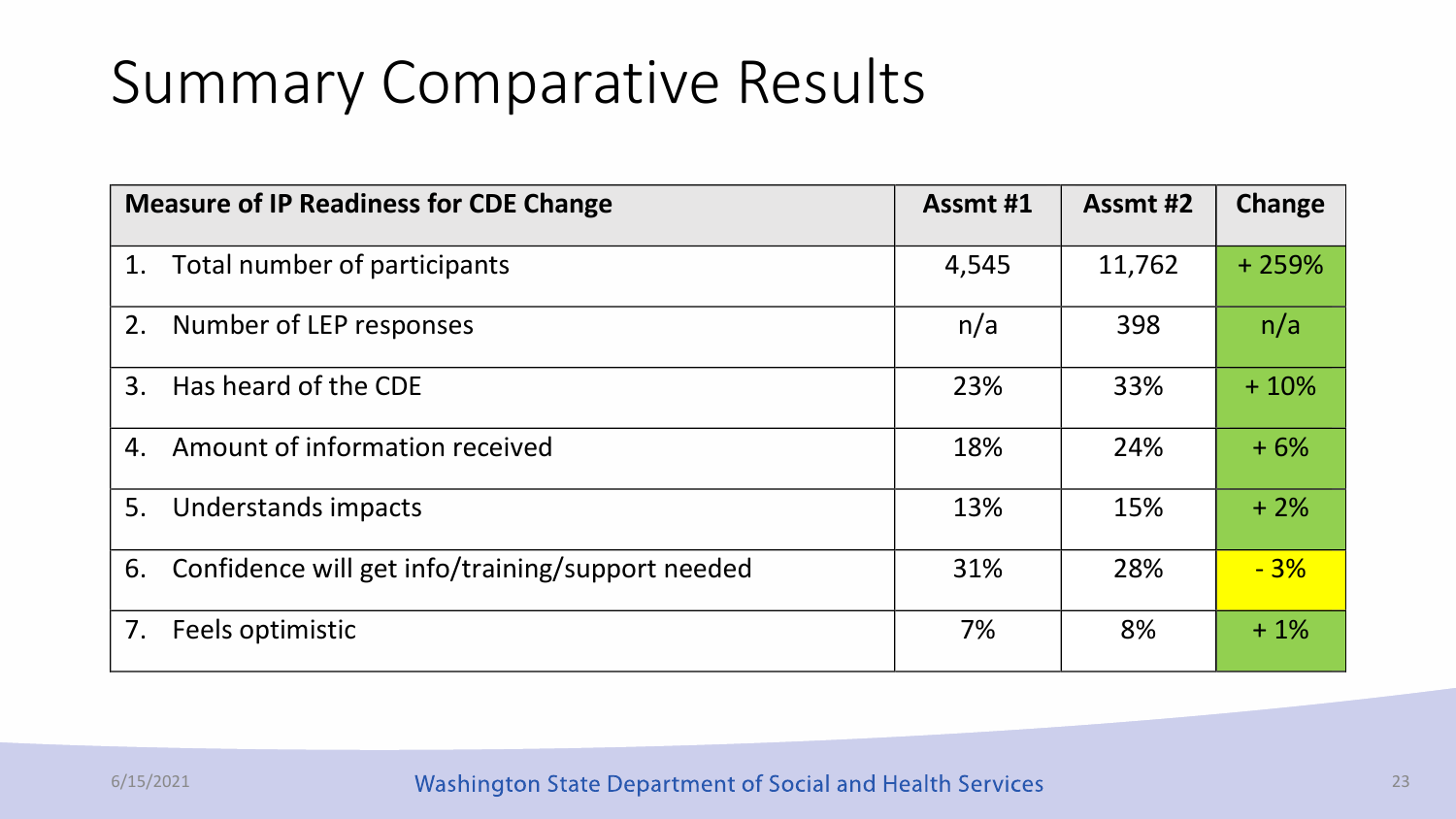# How CDE information is received

(check all that apply)



#### 6/15/2021 **24** Washington State Department of Social and Health Services 24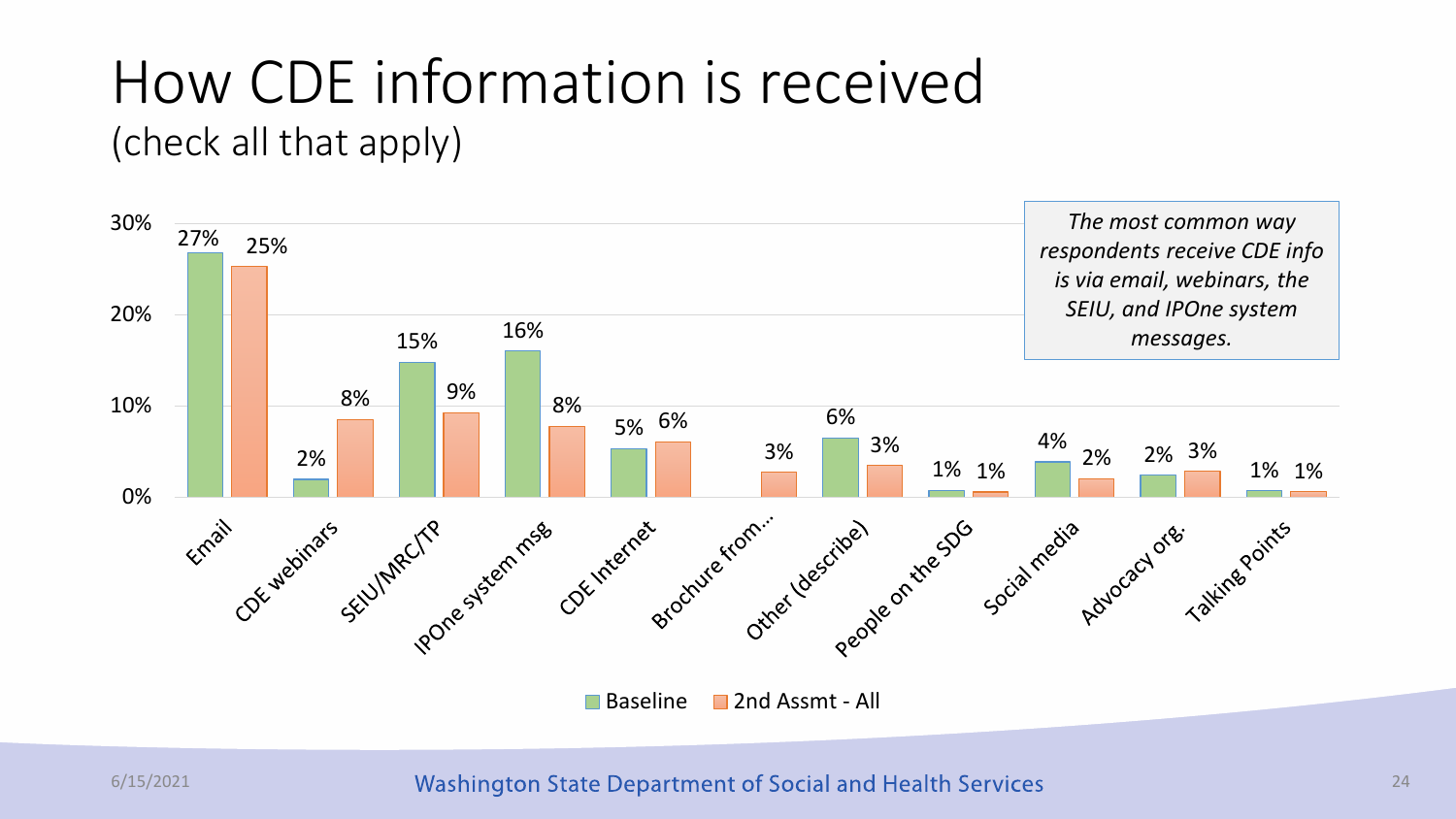# Confidence will get info, training, post-imp support needed for success



6/15/2021 **25** Washington State Department of Social and Health Services 25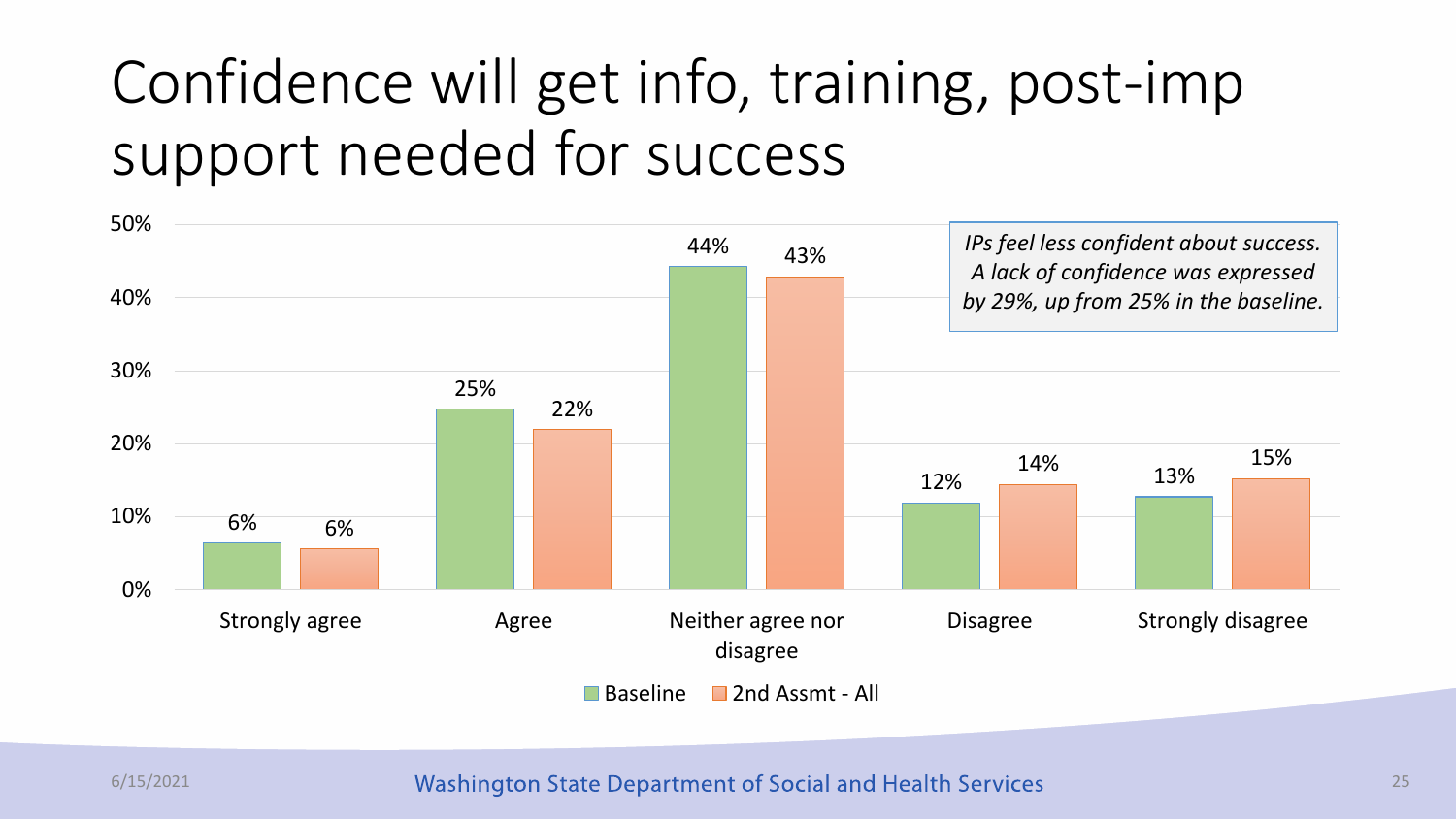# What's needed to raise confidence?

Themes from "other" reasons for lack of confidence:

- Sense of surprise / not enough knowledge yet
- Historical experience (EVV, new training partnership portal, IPOne)
- Change and pandemic fatigue
- Overall complexity makes it a challenge to learn about it
- Worries about changes to pay, benefits, union membership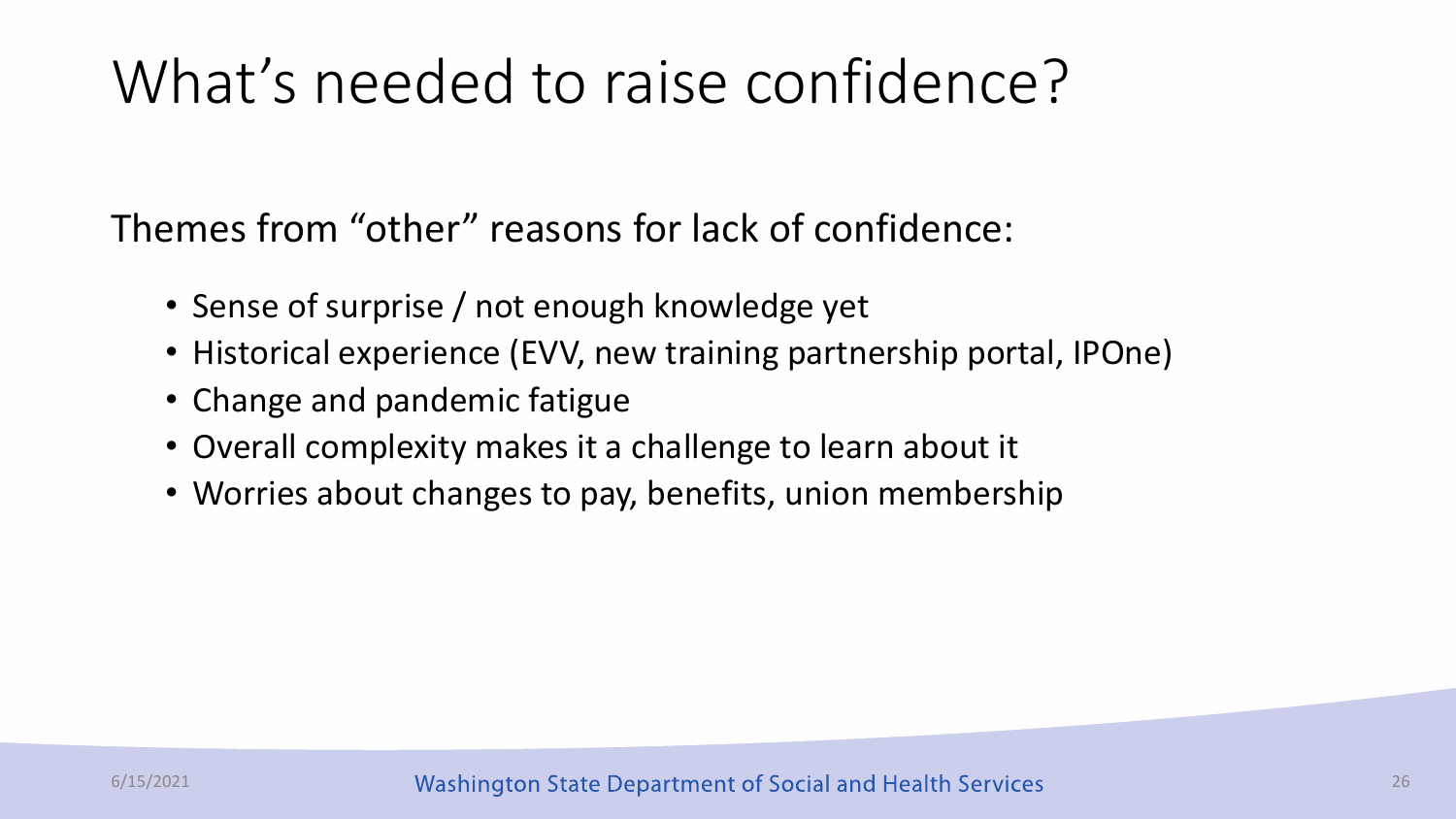### Action Plan

- 1. Explore other ways to reach IPs through stakeholder networks
- 2. Use email to begin a more specific awareness campaign, timing outreach based on IP's implementation phase
- 3. Provide detail about impacts on webinars, emails, and website
	- Hiring process, client responsibility, training and post-hiring support structure
	- Reinforce messages about what's not changing
- 4. Continue the periodic virtual "get to know you" sessions with CDWA, advertise them through the email and stakeholder networks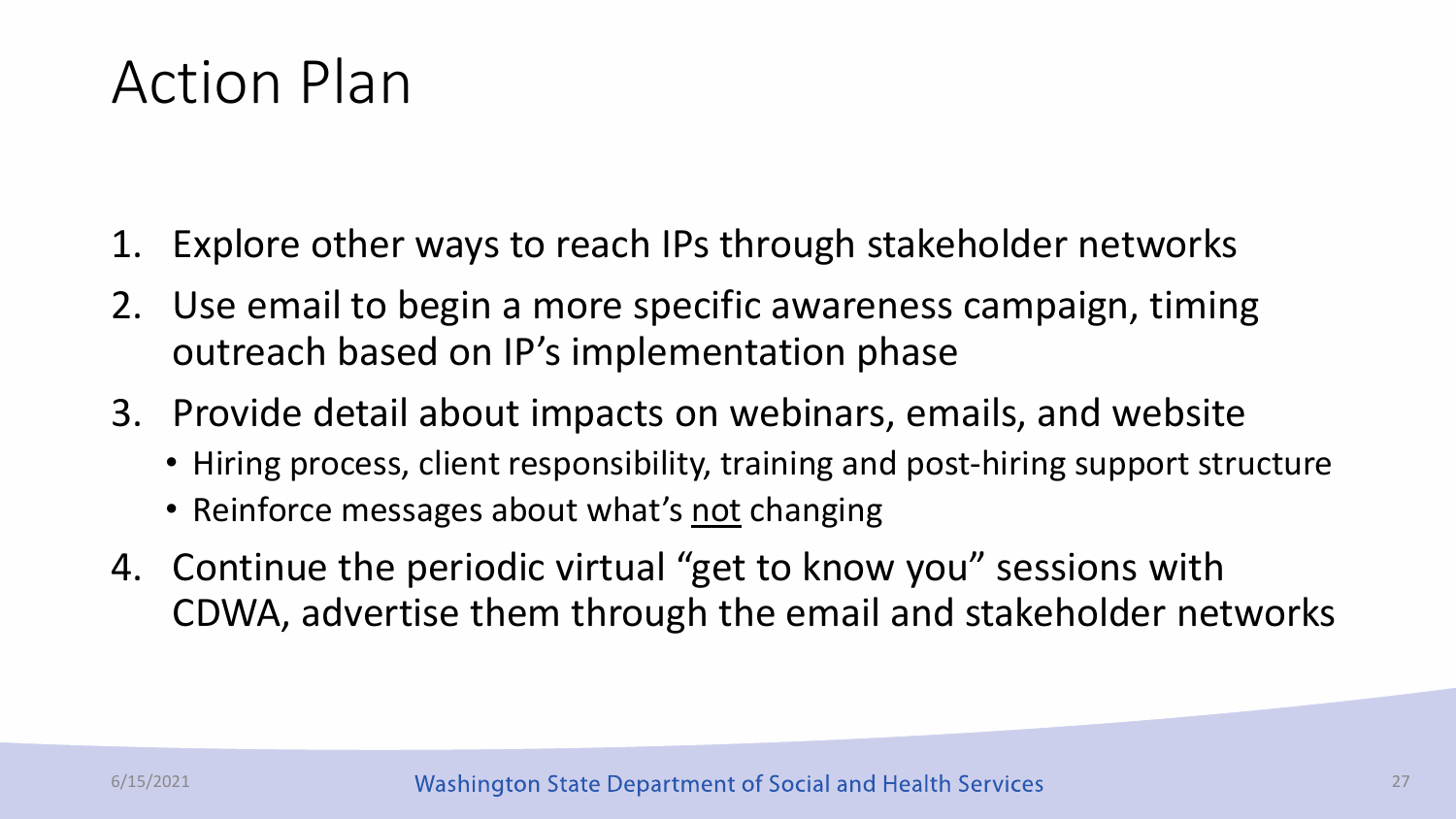### Questions from the May Webinars

6/15/2021 Washington State Department of Social and Health Services 28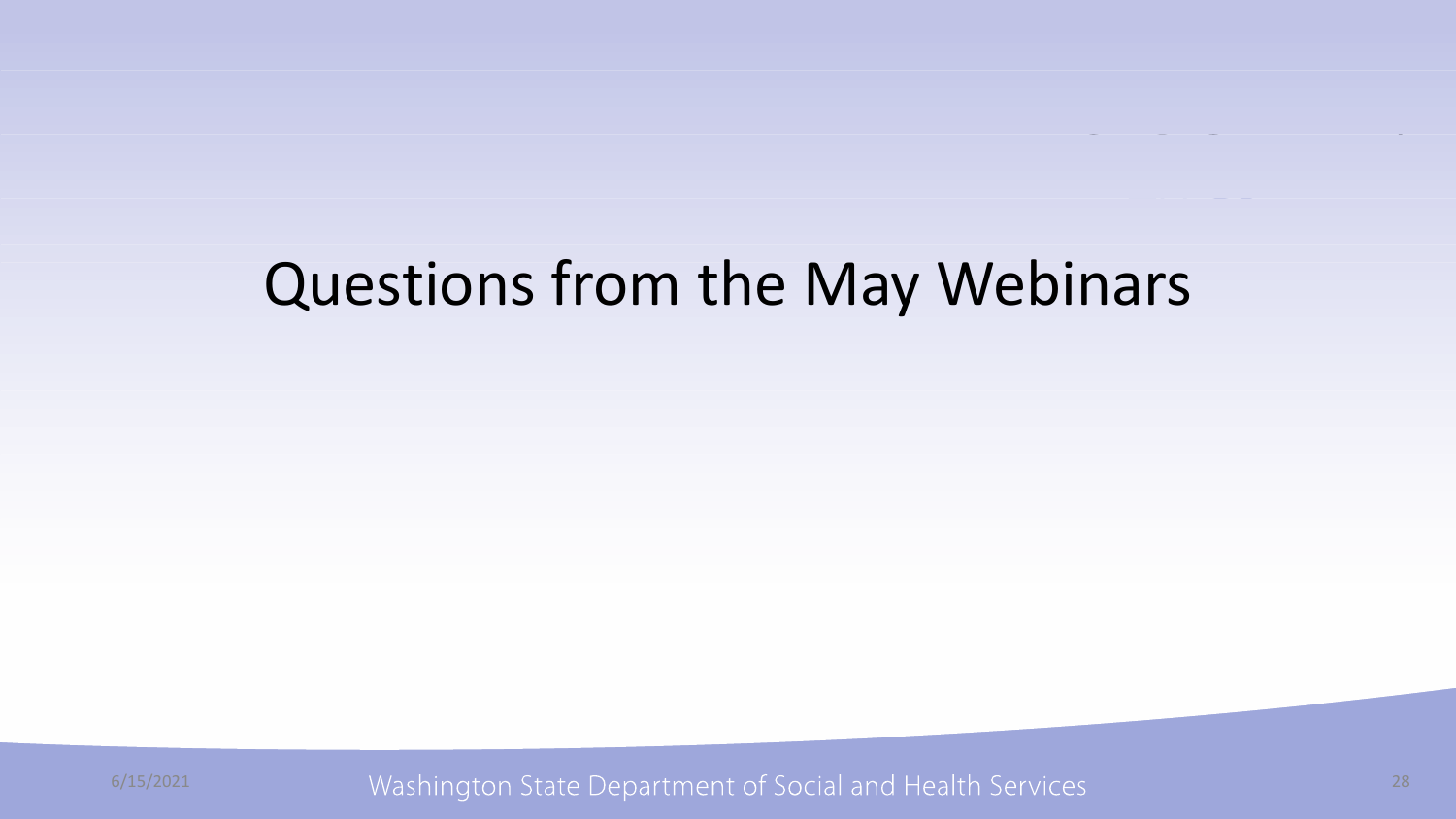### **Q: How and when will CDWA notify IPs of the rollout phase they will be participating in?**

A: The CDE hiring phases are determined by the county in which the client lives.

Approximately 90 days before the changeover date for each phase, IPs and clients will receive an email or mail communication from CDWA. IPs will have plenty of time to complete their hiring documents before they transition to the CDE.

These notifications will outline the steps clients and IPs need to follow to transition to CDWA.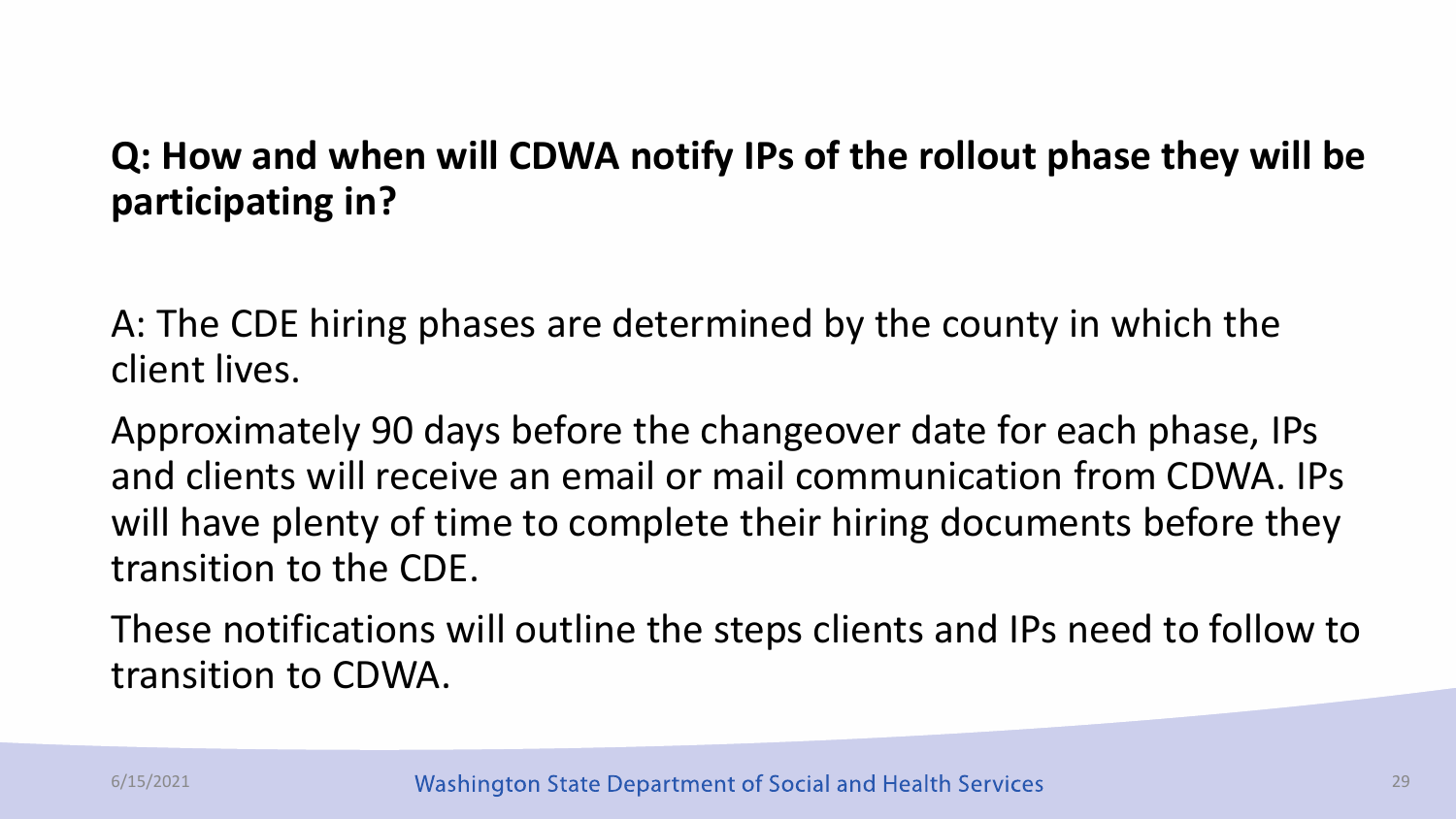### **Q: Will the Consumer Directed Employer send a bill to clients if they owe client responsibility? How often will this billing occur?**

A: CDWA is developing a process to collect client responsibility from the clients who are required to make these payments. Clients will pay their responsibility directly to CDWA rather than to their IP(s). Once the CDE is in place, IPs must not accept client responsibility from their clients.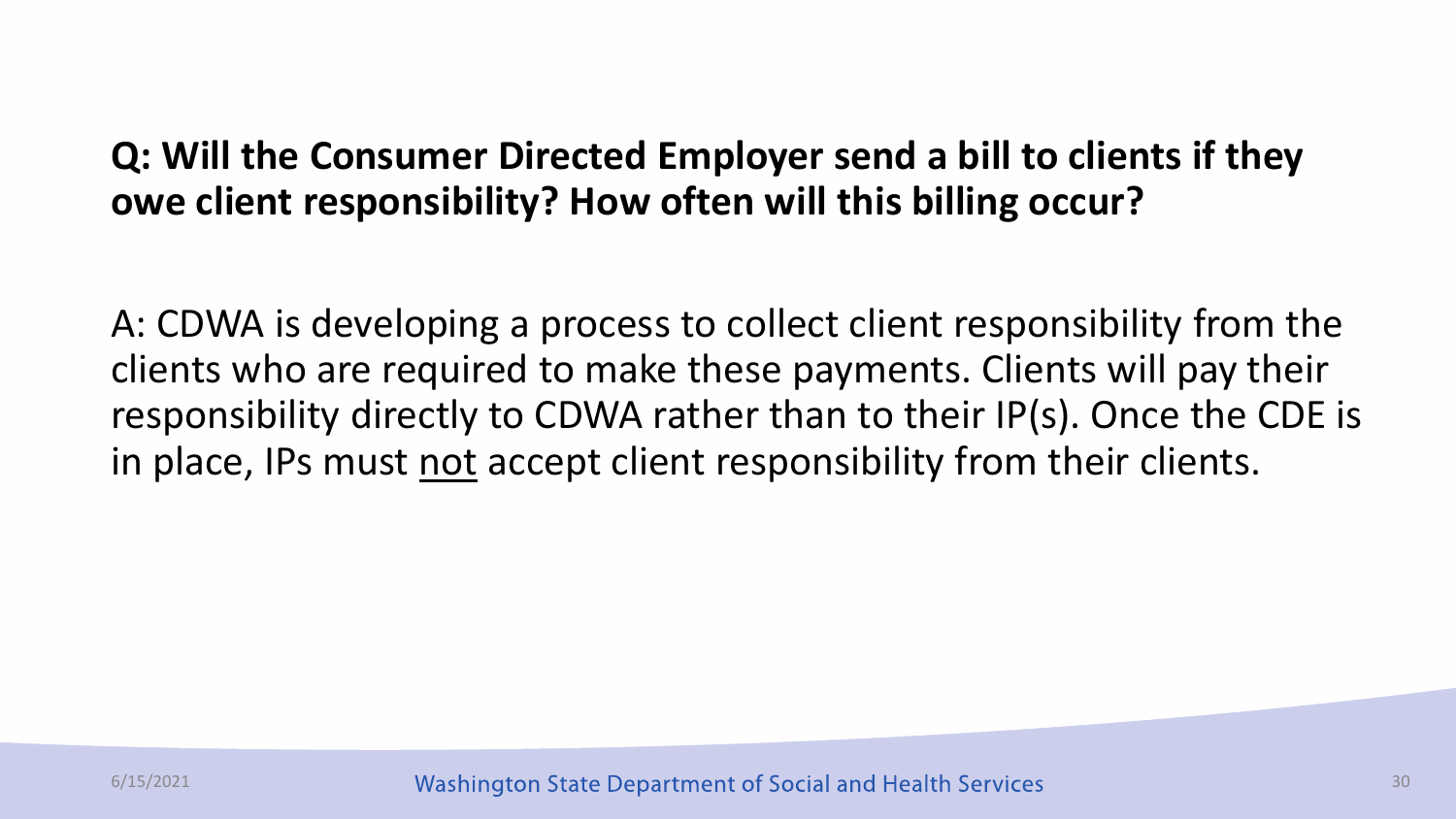### **Q: What will happen to clients who do not pay their client responsibility to CDWA?**

A: CDWA is developing a process to collect client responsibility from the clients who are required to make these payments. Clients will pay their responsibility directly to CDWA rather than to their IP(s).

CDWA will work with clients who are having challenges paying their responsibility. If the client is unable to pay their responsibility, and after a notification period, CDWA will stop services to the client. Case Managers will work with the client to find alternative care. The IP who was serving the client will continue to be an employee of CDWA, if they desire, and CDWA will assist them in finding a new client.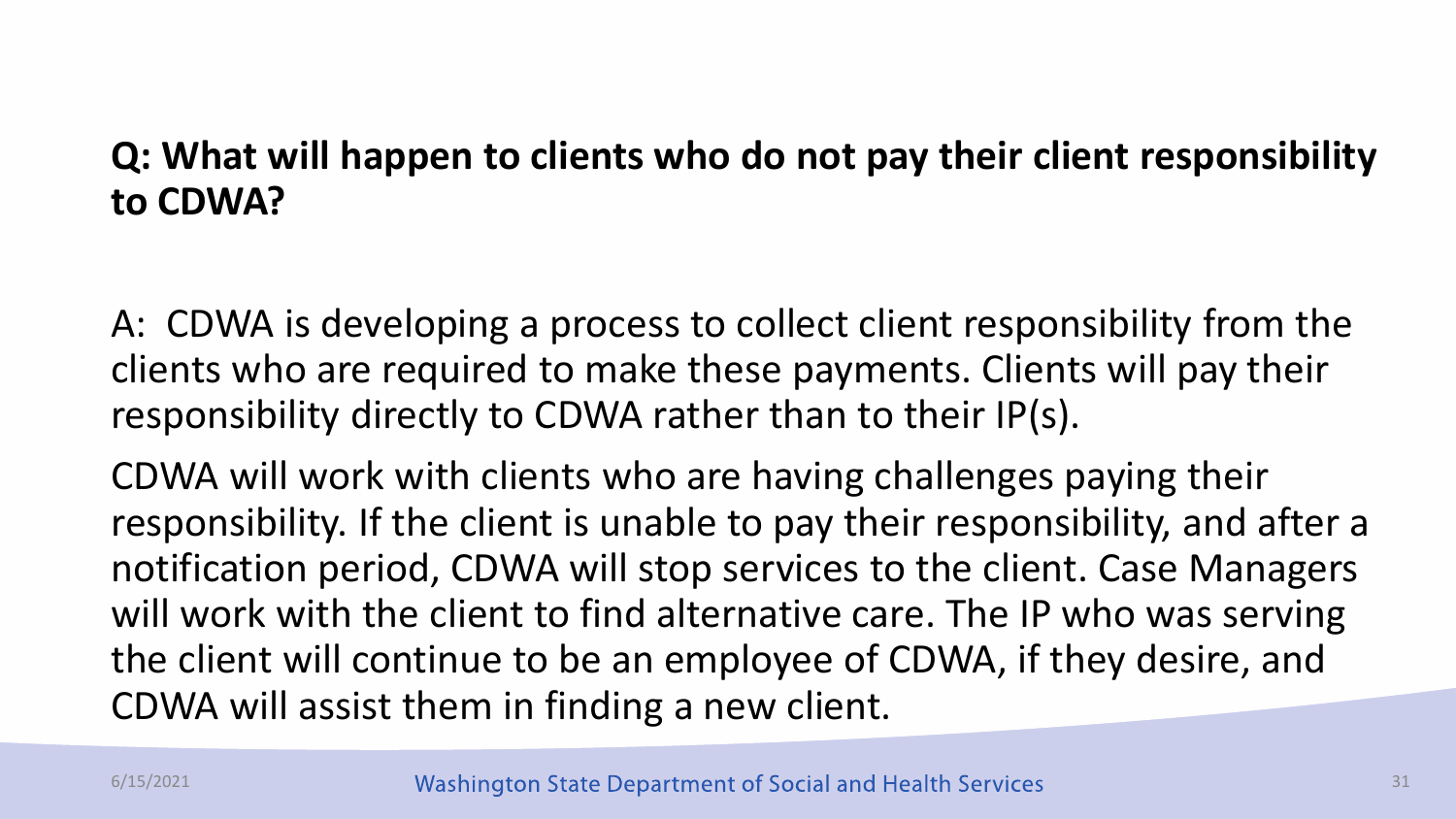### **Q: Will clients change assigned hours to IPs with the Case Resource Manager or will they go directly to CDWA to make the change?**

A: Once authorizations for IP care are with CDWA, clients will communicate with CDWA to assign and change hours for specific IPs.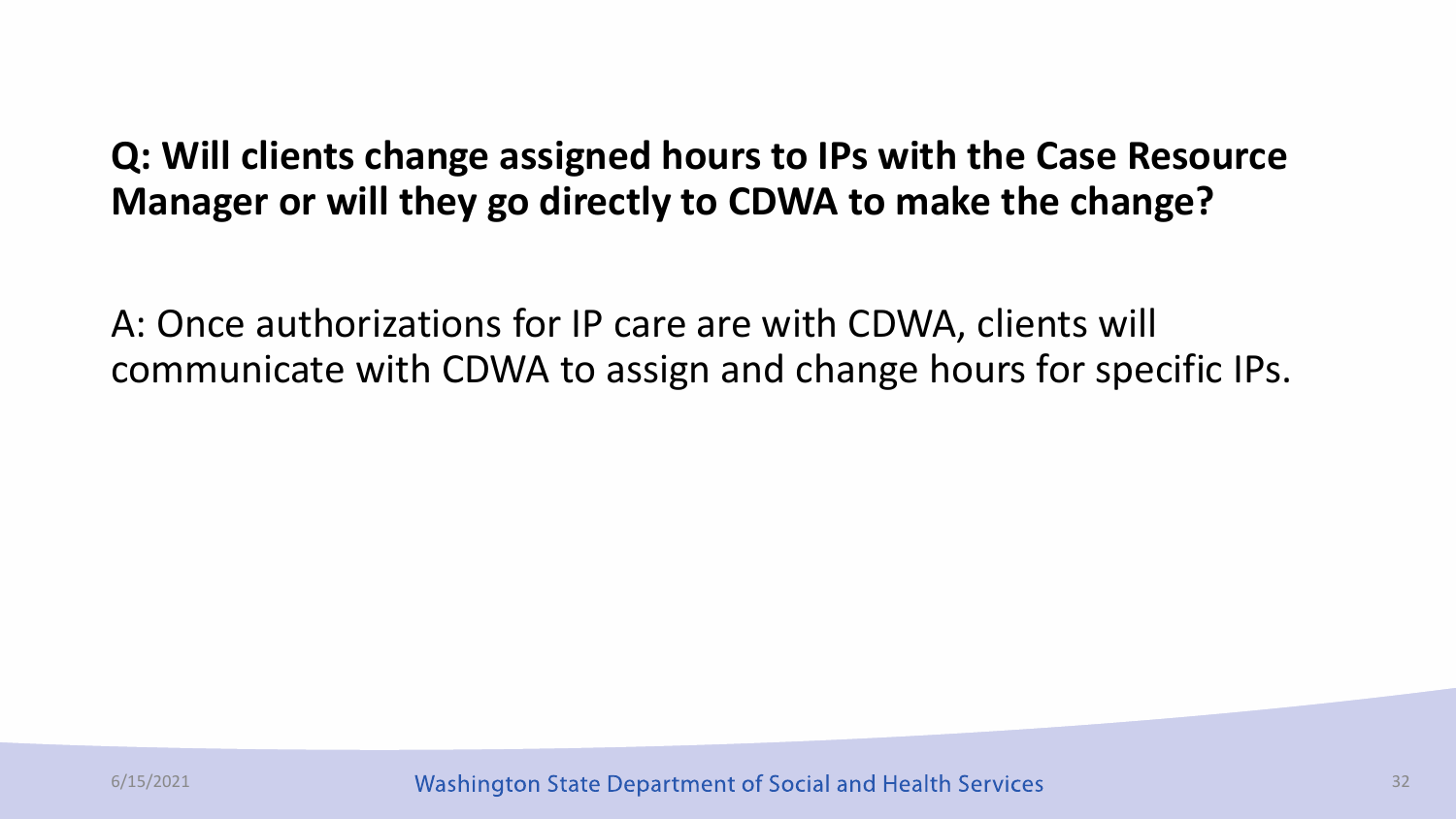### **Q: Will the transition to the CDE create a gap in my employment where I will not be able to work and will go without pay?**

A: If an IP completes the new hire process on time, there will be no gap in employment or authorization.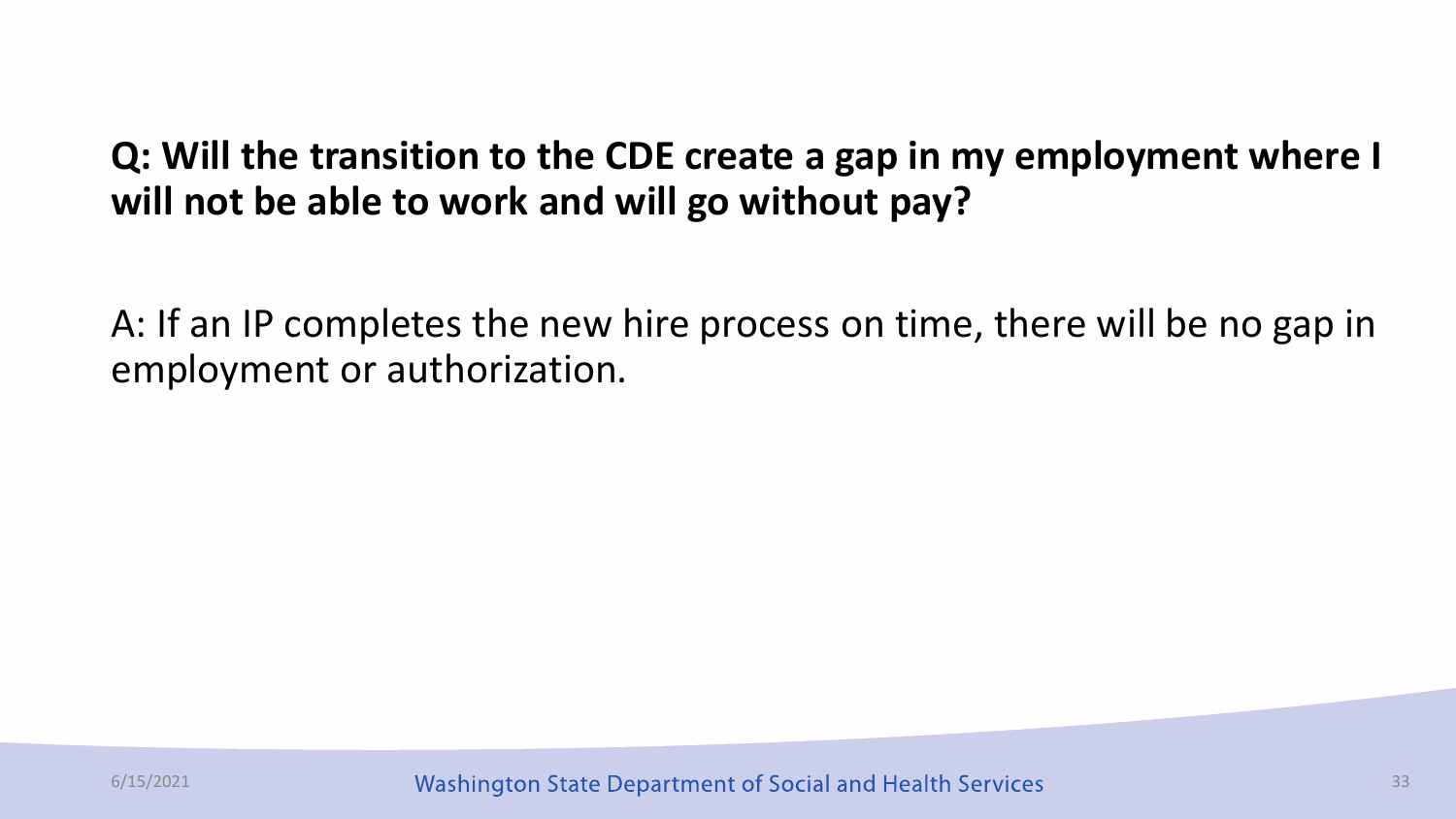### **Q: What Electronic Visit Verification (EVV) app will CDWA use?**

A: CDWA will use the CareAttend EVV app.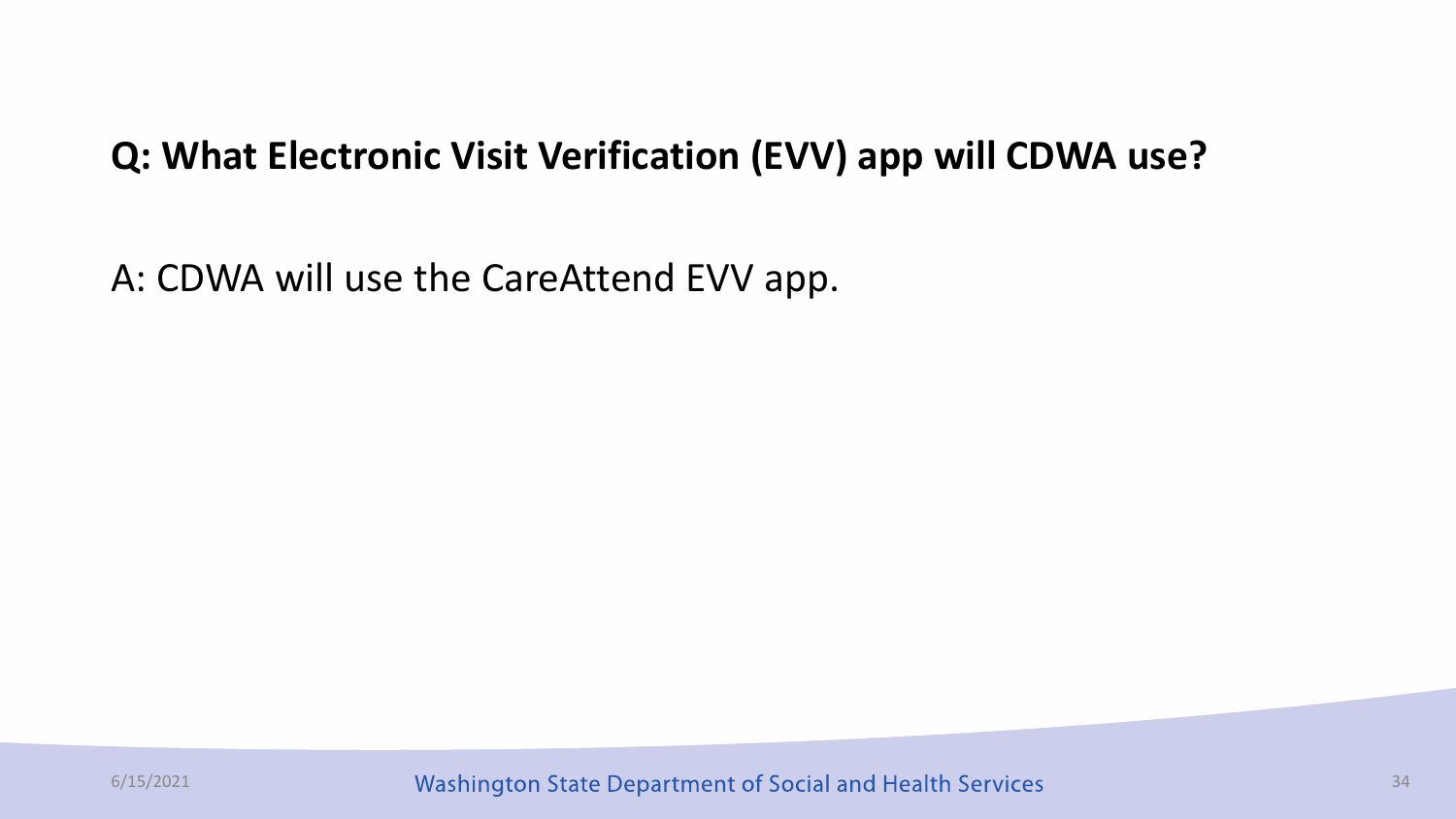### **Q: Will IPs who are guardians/authorized representatives of the client they provide care to continue to act on behalf their client upon transition to the CDE?**

A: Yes, people identified as an authorized rep or guardian for a client will continue to act in this role.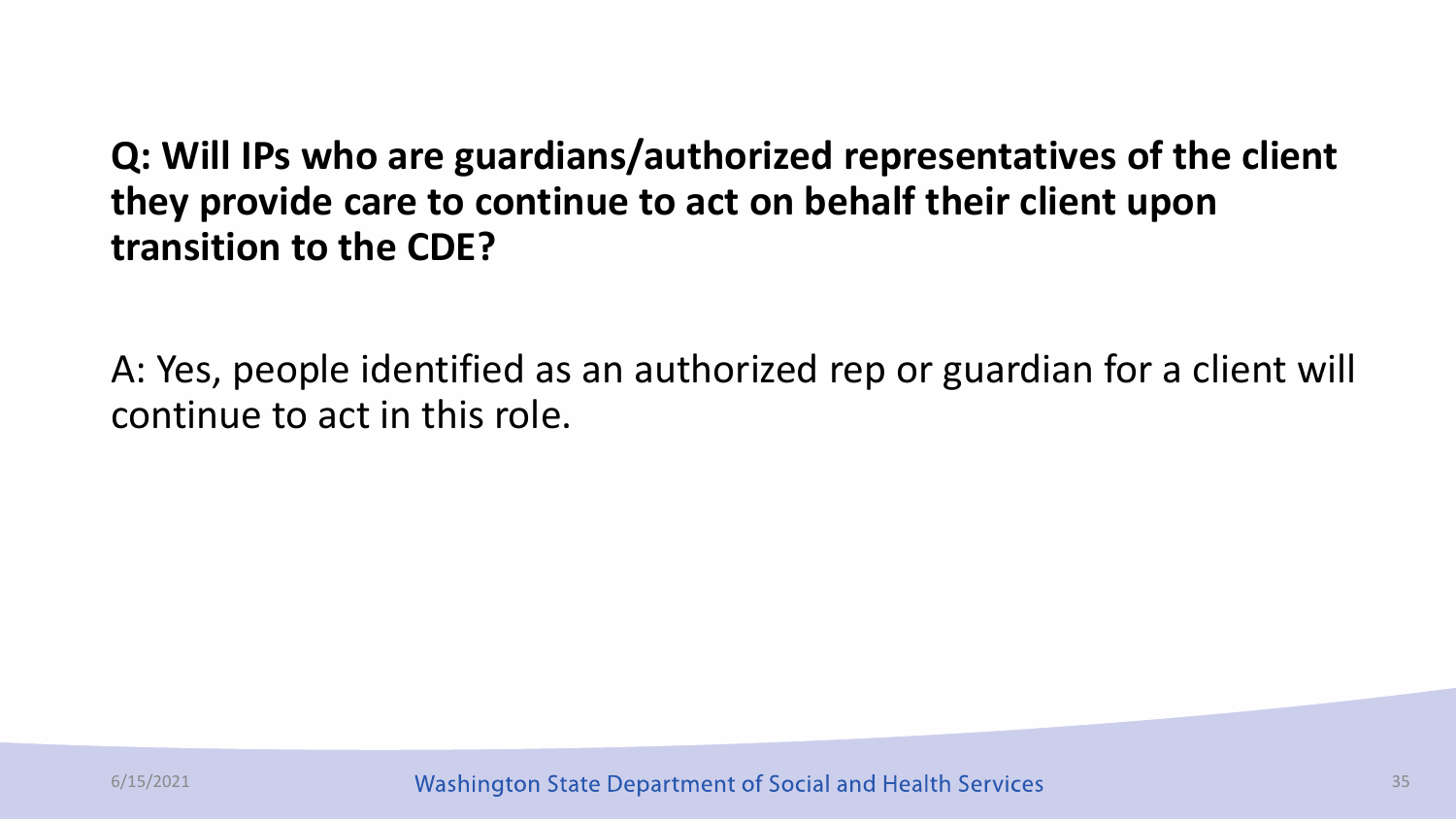### **Q: Will CDWA offer new employee paperwork, trainings and orientation in languages other than English?**

A: Yes. CDWA will offer employee orientation and trainings in languages other than English.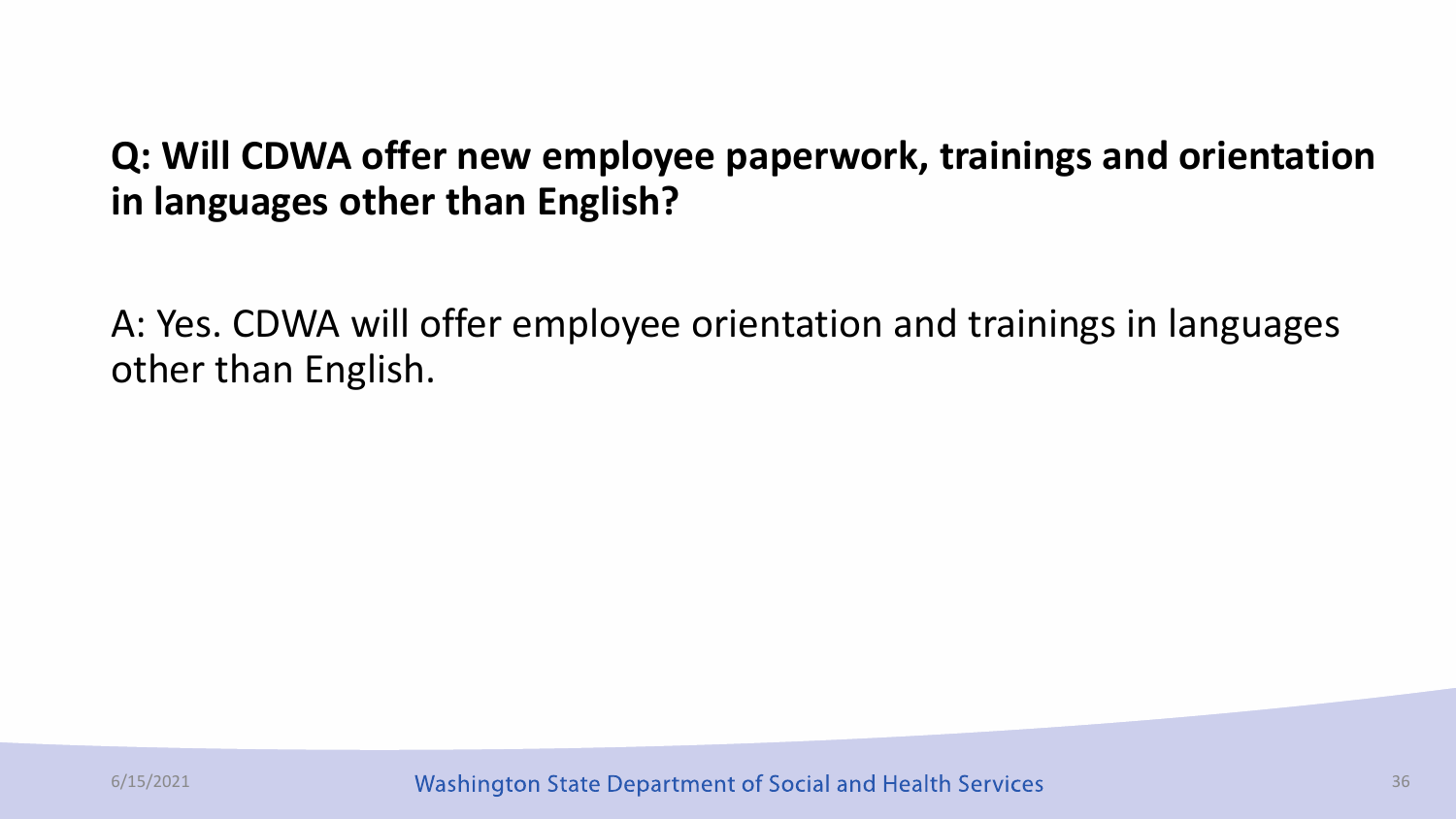**Q: What communication processes/systems will CDWA have in place for individuals (clients & IPs) who are non-verbal or deaf and/or hard of hearing for both for in-person and telephone inquiries?**

A: CDWA will have a dedicated TeleTYpe (TTY) line and will provide American Sign Language translation if requested.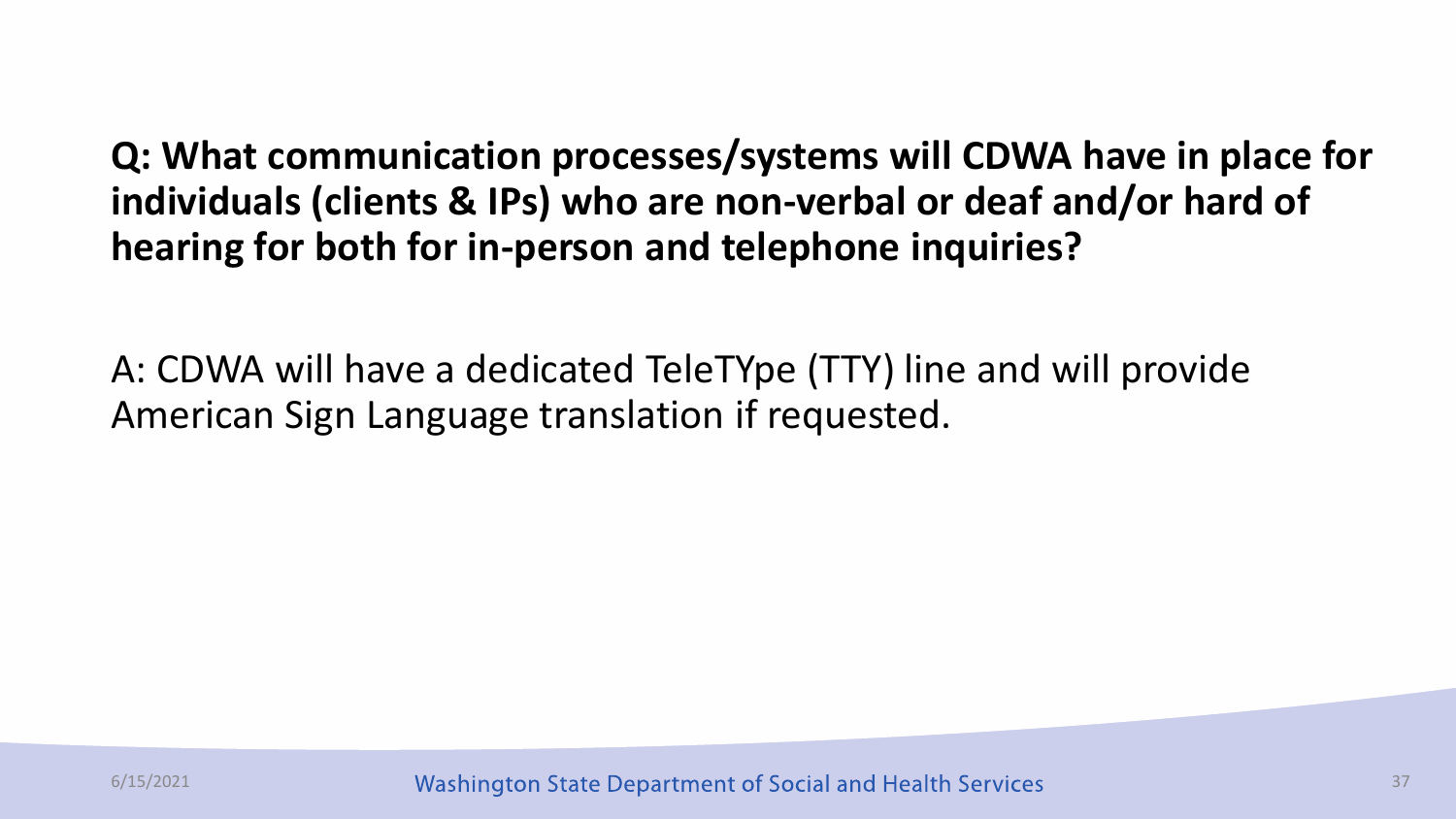### **Q: Will CDWA offer the required employee orientation and training via video or Zoom for IPs requiring American Sign Language interpretation?**

A: CDWA will offer IP orientation and training in multiple modalities, including by TeleTYpe (TTY) telephone, video with subtitles, and American Sign Language interpretation as requested.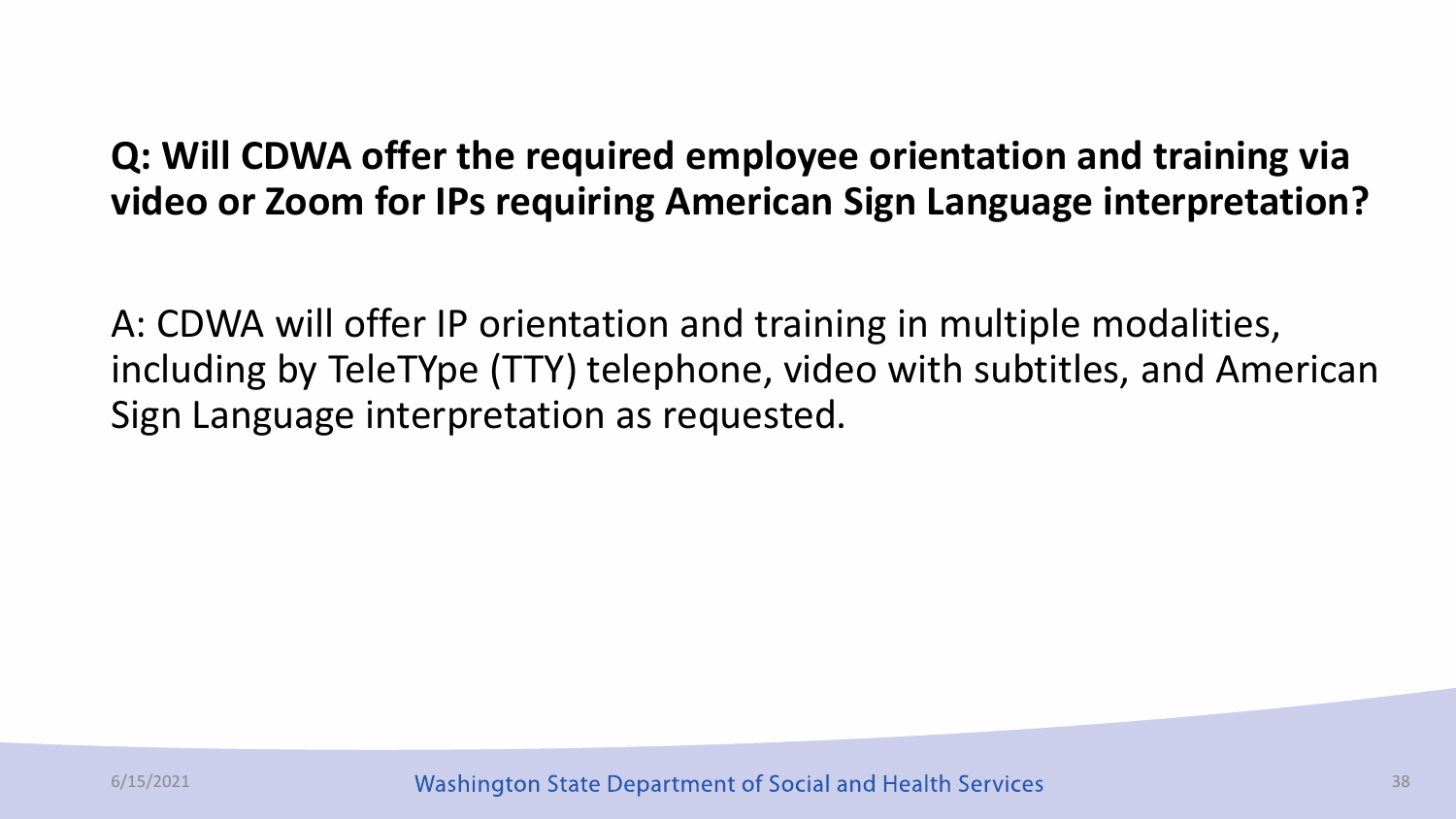### **Q: Will non-Union IPs be compensated the same as IPs who are members of the Union?**

A: Yes. The pay scale negotiated in the CBA is applicable to all IPs regardless of their membership status.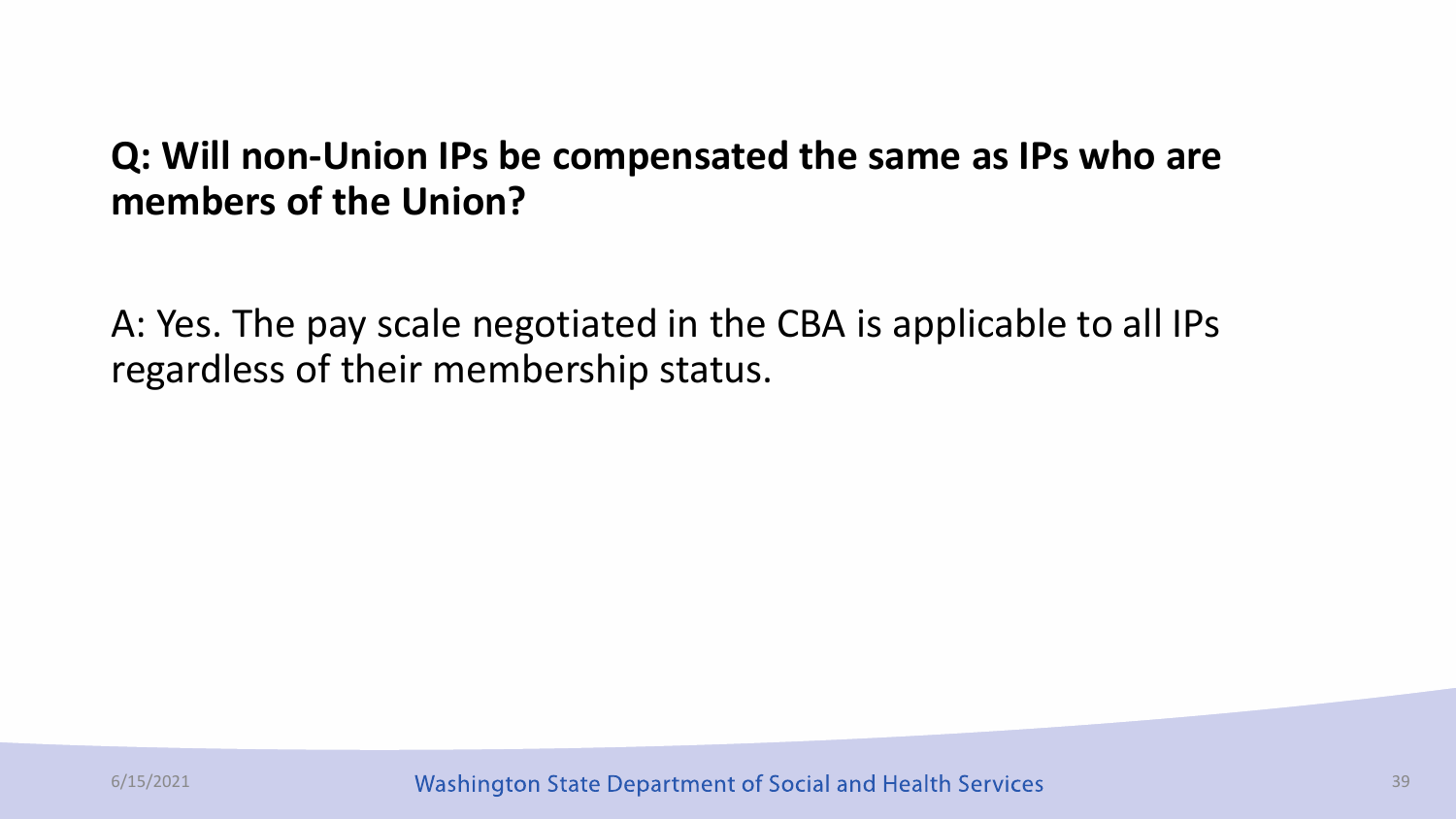### **Q: How does the State plan to terminate/cancel contract of IPs when they have transitioned to CDWA?**

A: Upon successful transition to CDWA, IP contracts with DSHS will terminated for convenience.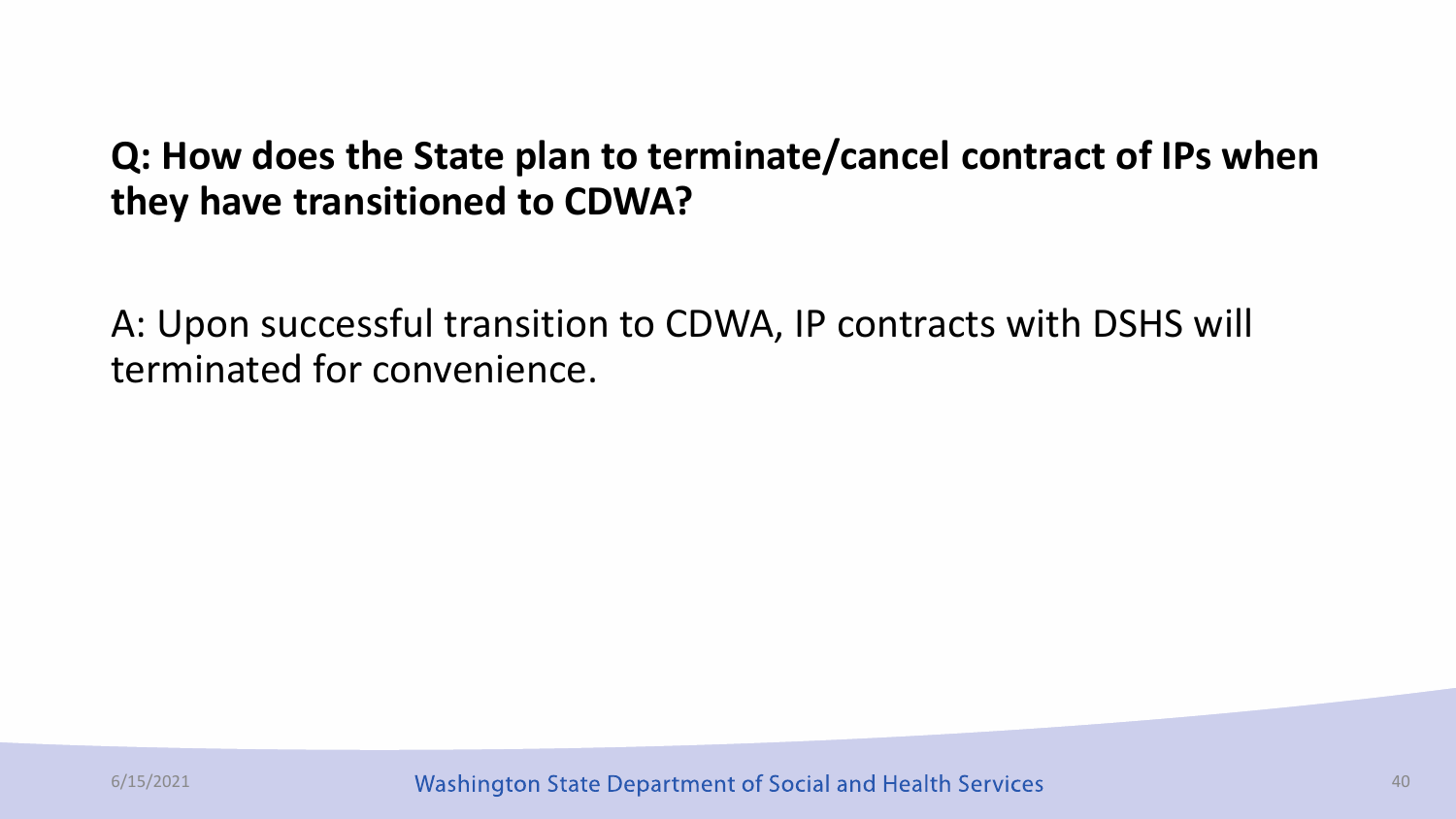### **Q: When a significant change in the client's health and/or need for care occurs, who should the IP report the change to?**

A: Changes in a client's condition should always be reported to the client's case manager.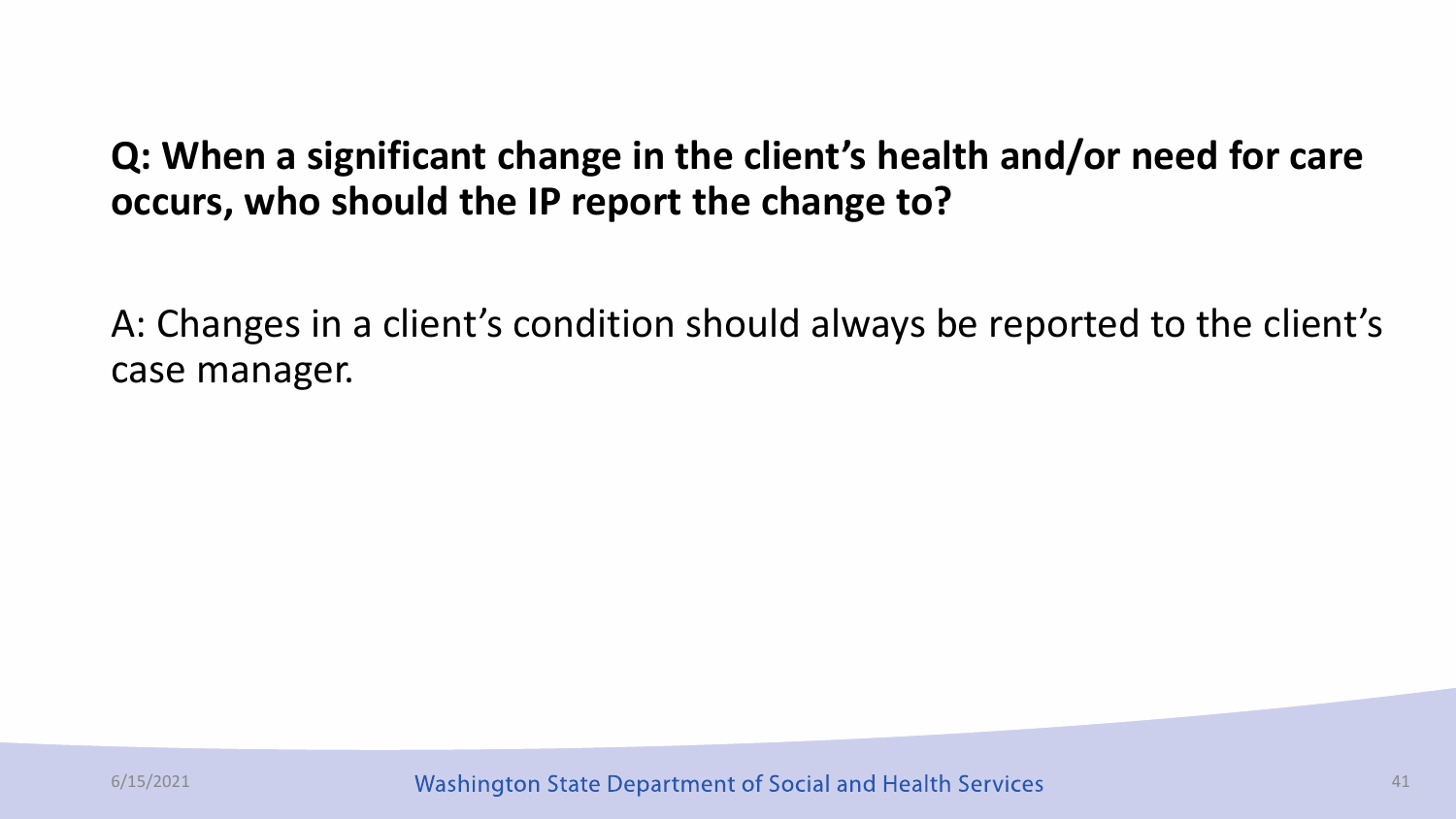### **Q: With regard to the CDE rollout phases, what exactly does the "time capture" date mean?**

A: "Time capture" is the date that IPs will start working as a CDWA employee and entering their work time in CDWA's system instead of IPOne.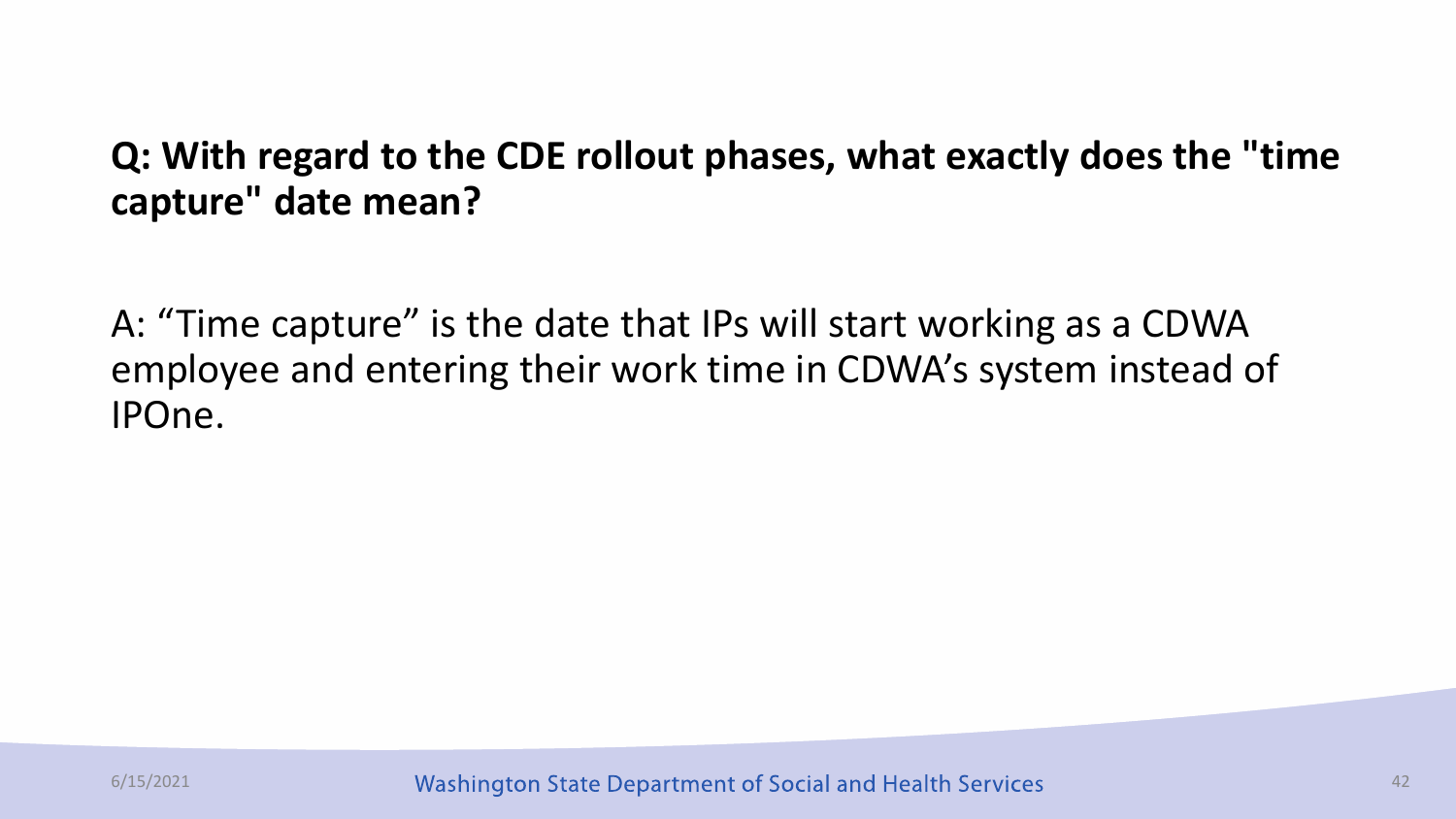**Q: If an IP has a client they provide care to in Phase 1 & another client they provide care to in Phase 2, will the IP be required to use two different Electronic Visit Verification apps?** 

A: For a short time, yes, the IP will be required to log time in the two different systems. For the client in Phase 1, the IP would need to use CDWA's Electronic Visit Verification app. For the client who does not start until Phase 2, the IP will need to use PPL's Electronic Visit Verification app.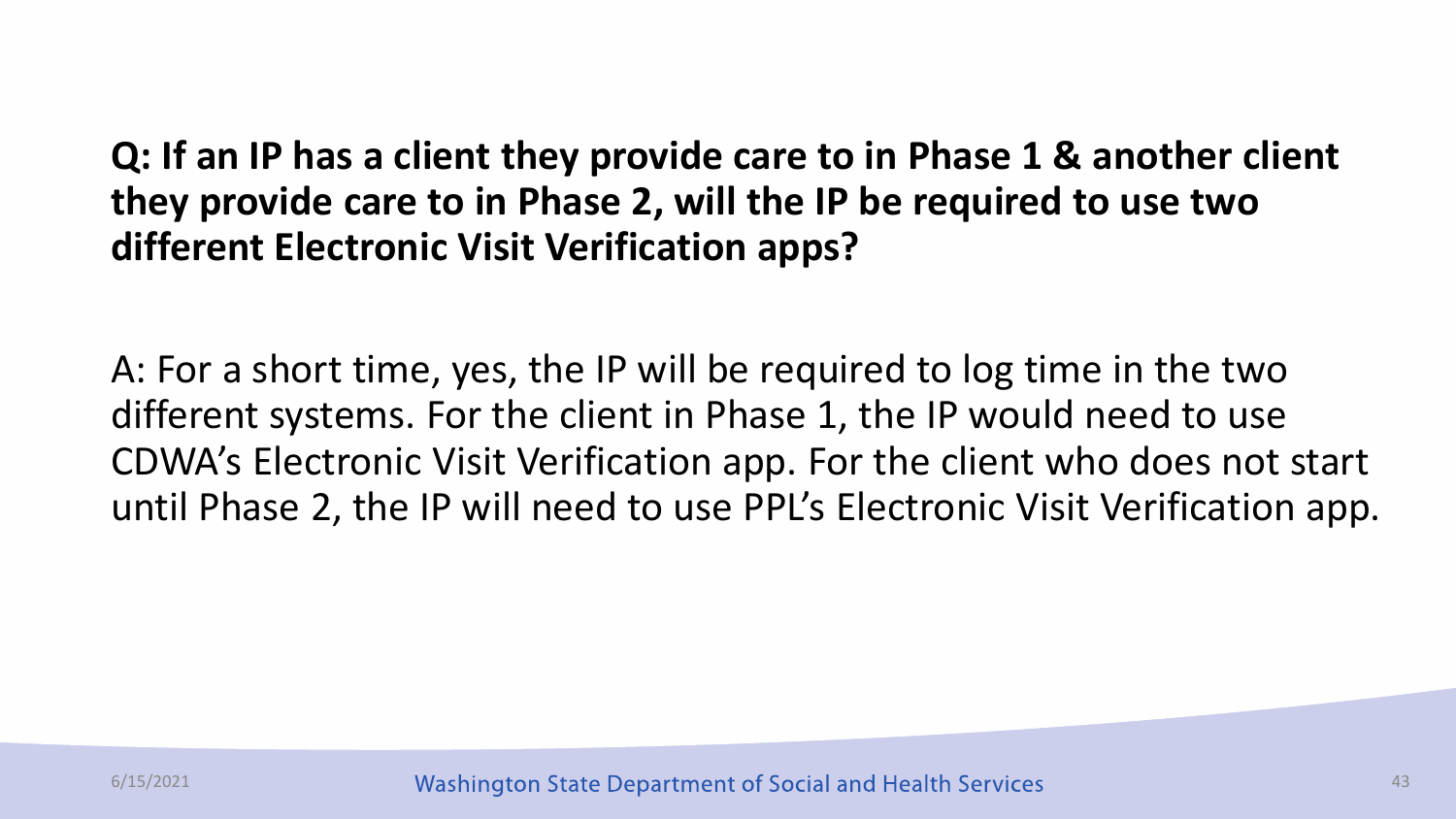### **Q: Will CDWA be adding additional physical locations in the future?**

A: Yes, CDWA is working to add additional offices across the state.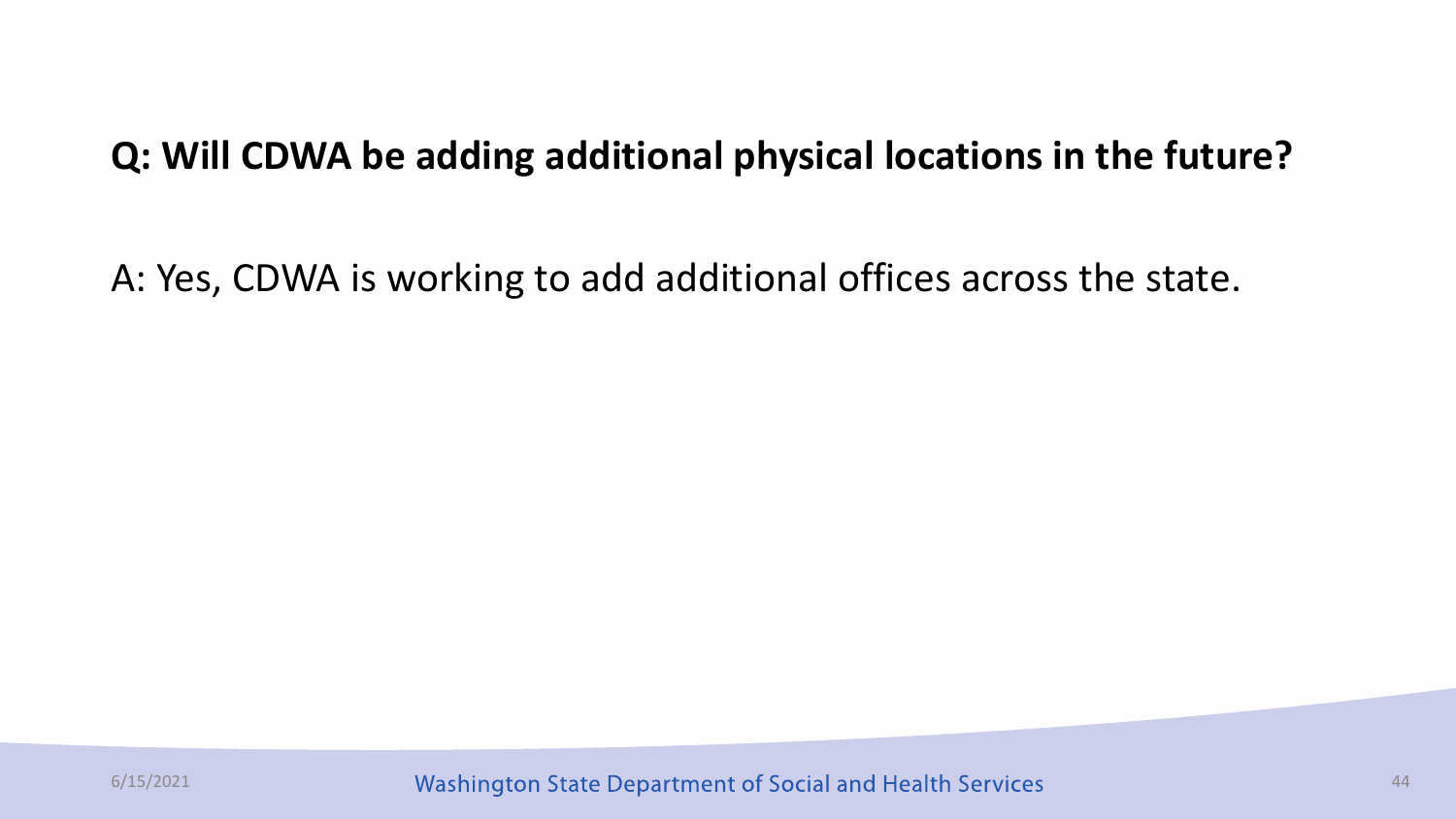### **Q: What exactly are CDWA's employment related documents that IPs are required to complete as part of the hiring process?**

A: CDWA will require completion of standard employment-related documents including, but not limited to:

- IRS Form W-4,
- USCIS Form I-9,
- Choice of payment options (direct deposit or Wisely Pay Card), and
- The employment agreement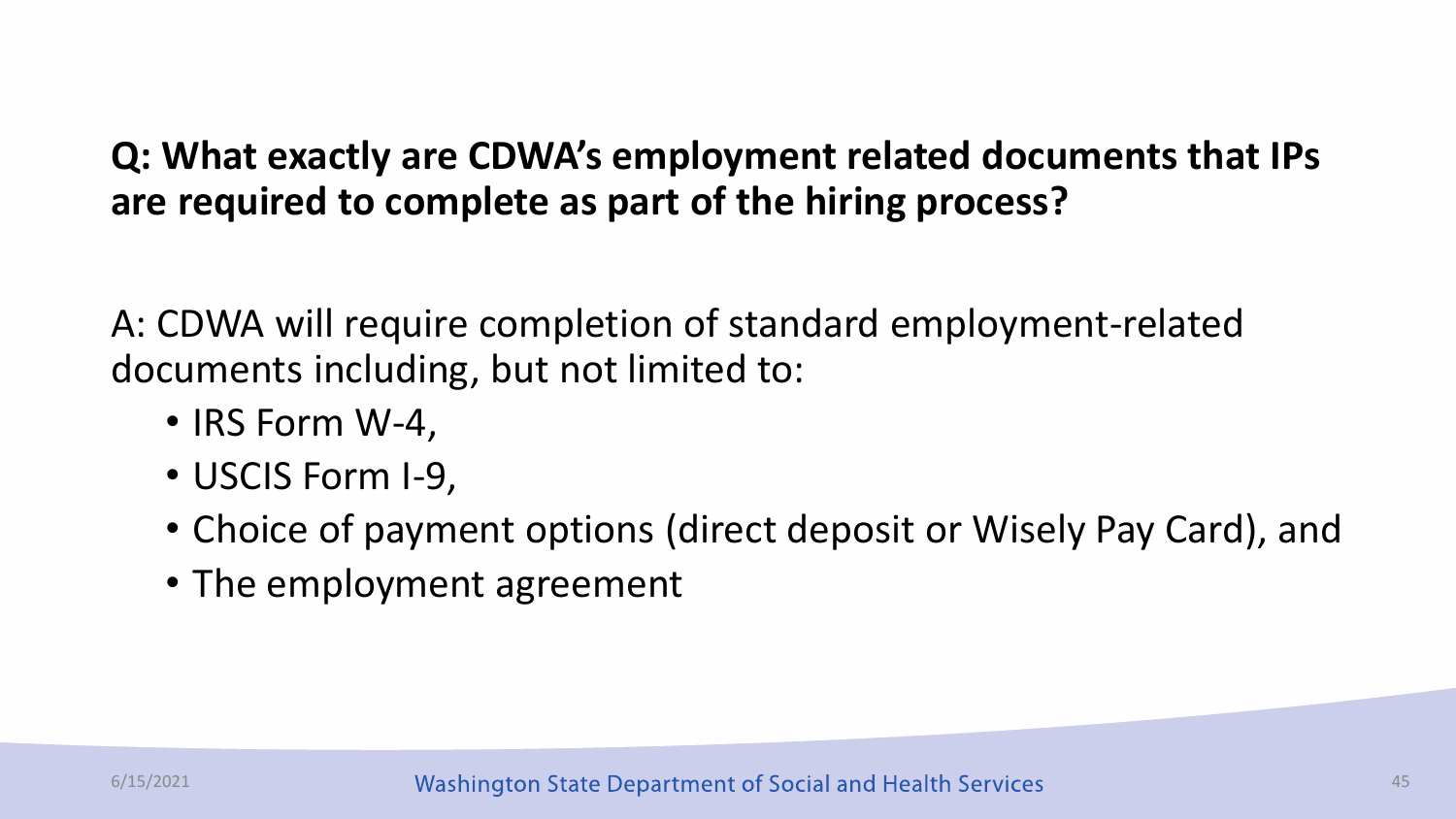### **Q: Upon transition to the CDE, will live-in IPs and Parent Providers have to wait for the "OK to start date" from CDWA in order to provide care to their client?**

A: All IPs will need to complete hiring documents prior to their changeover date. Once hiring documents are successfully submitted to CDWA, CDWA will issue the IP an Okay to Work Date. This date will tell you when you can begin submitting your hours and tasks to CDWA. *You cannot submit hours and tasks until on or after the Okay to Work date, and your client has transitioned to CDWA*.

The Okay to Work Date is unrelated to an IP providing care. It relates only to submitting time and tasks to CDWA.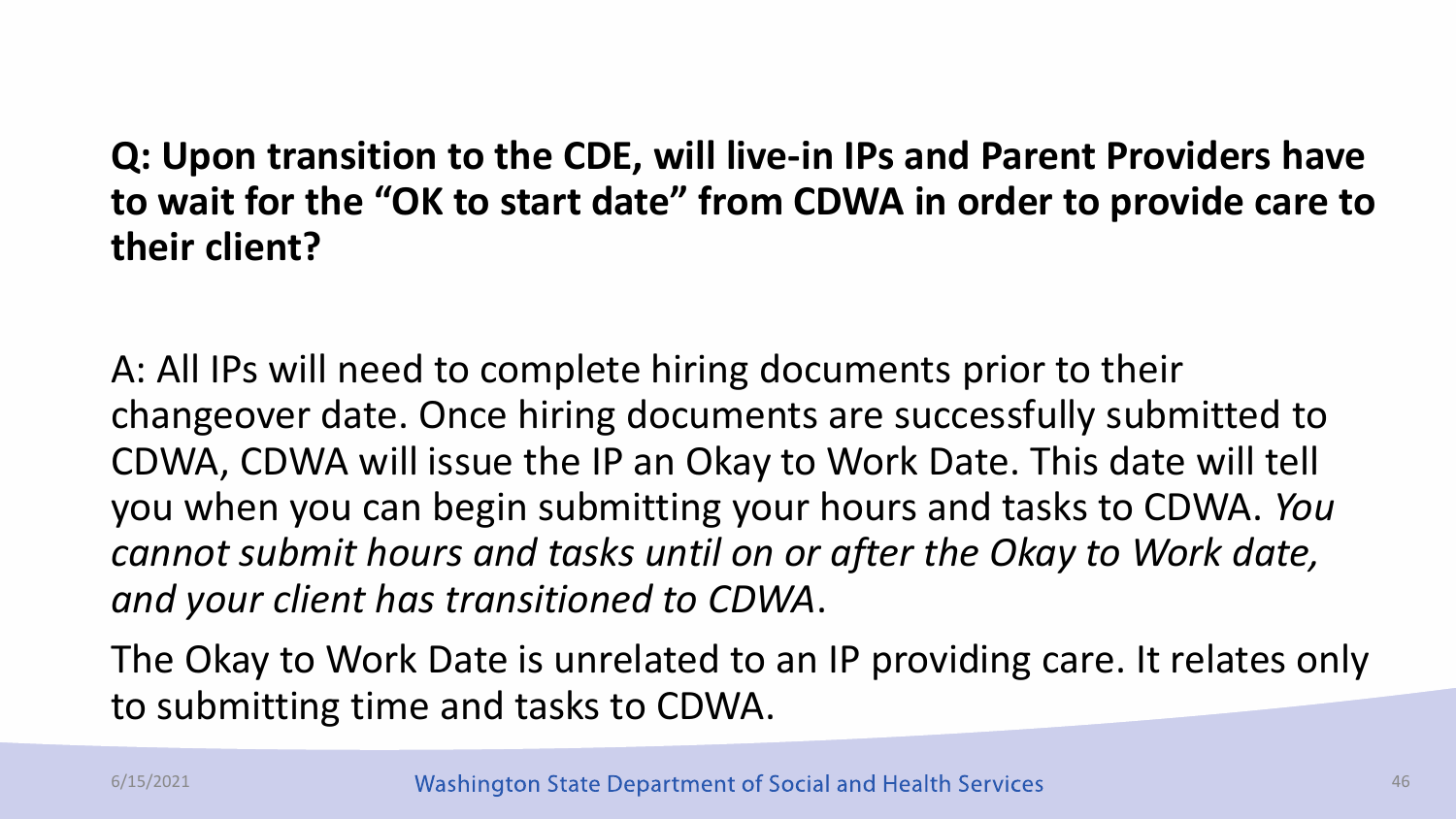### **Q: Will CDWA allow for IPs to divide their pay using direct deposit by designating an amount for checking and a separate amount for savings?**

A: Yes, as part of the hiring process, IPs will complete documentation indicating if they want to be paid through direct deposit or by Wisely Pay Card. If they select direct deposit, they may choose the option to have their pay deposited to two accounts.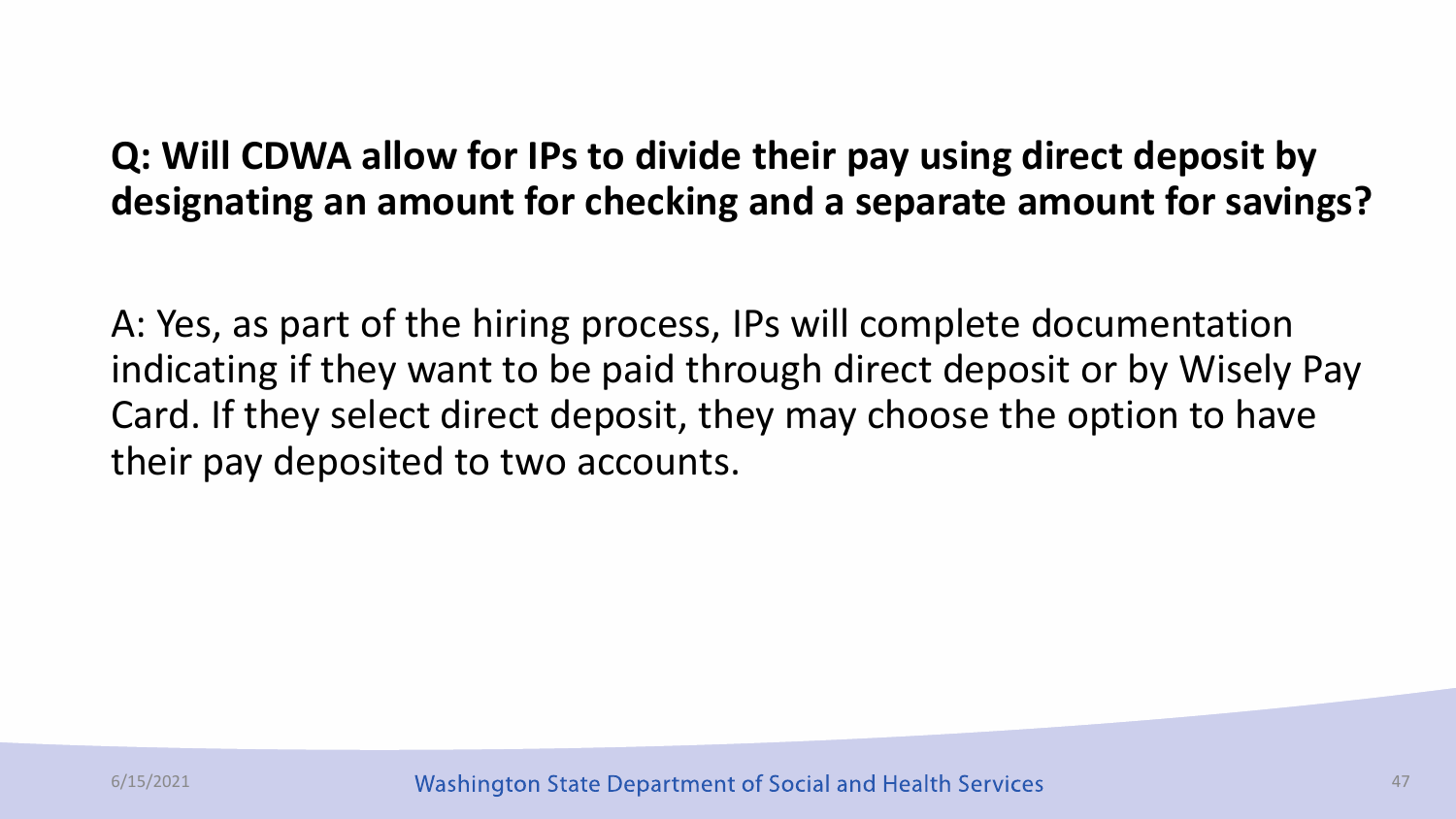**Q: Will IPs have to send CDWA copies of their identification information such as driver's license and social security card or is this part of the information that DSHS will transfer to CDWA at time of changeover?** 

A: DSHS will not transfer any verification of IP identity to CDWA. In most cases, IPs will not be required to send copies of identification documents to CDWA. If an IP is driving a client, they will be required to submit a copy of their driver's license and proof of auto insurance.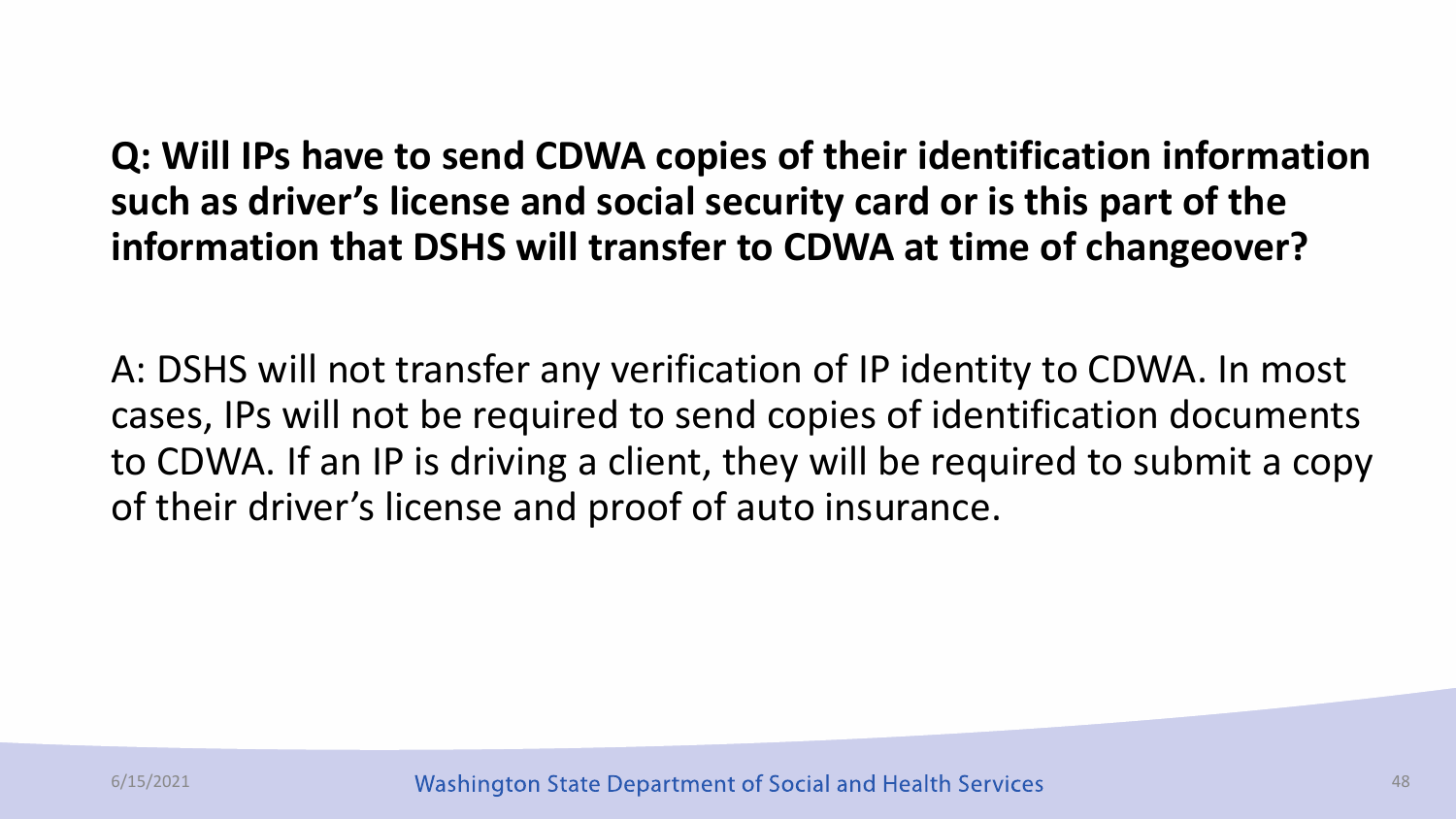### **Q: Will the CDE have specific auto insurance requirements for IPs who drive clients?**

A: All vehicles used must have insurance coverage that meets Washington State's minimum requirements for auto insurance coverage. Proof of insurance must be submitted to CDWA.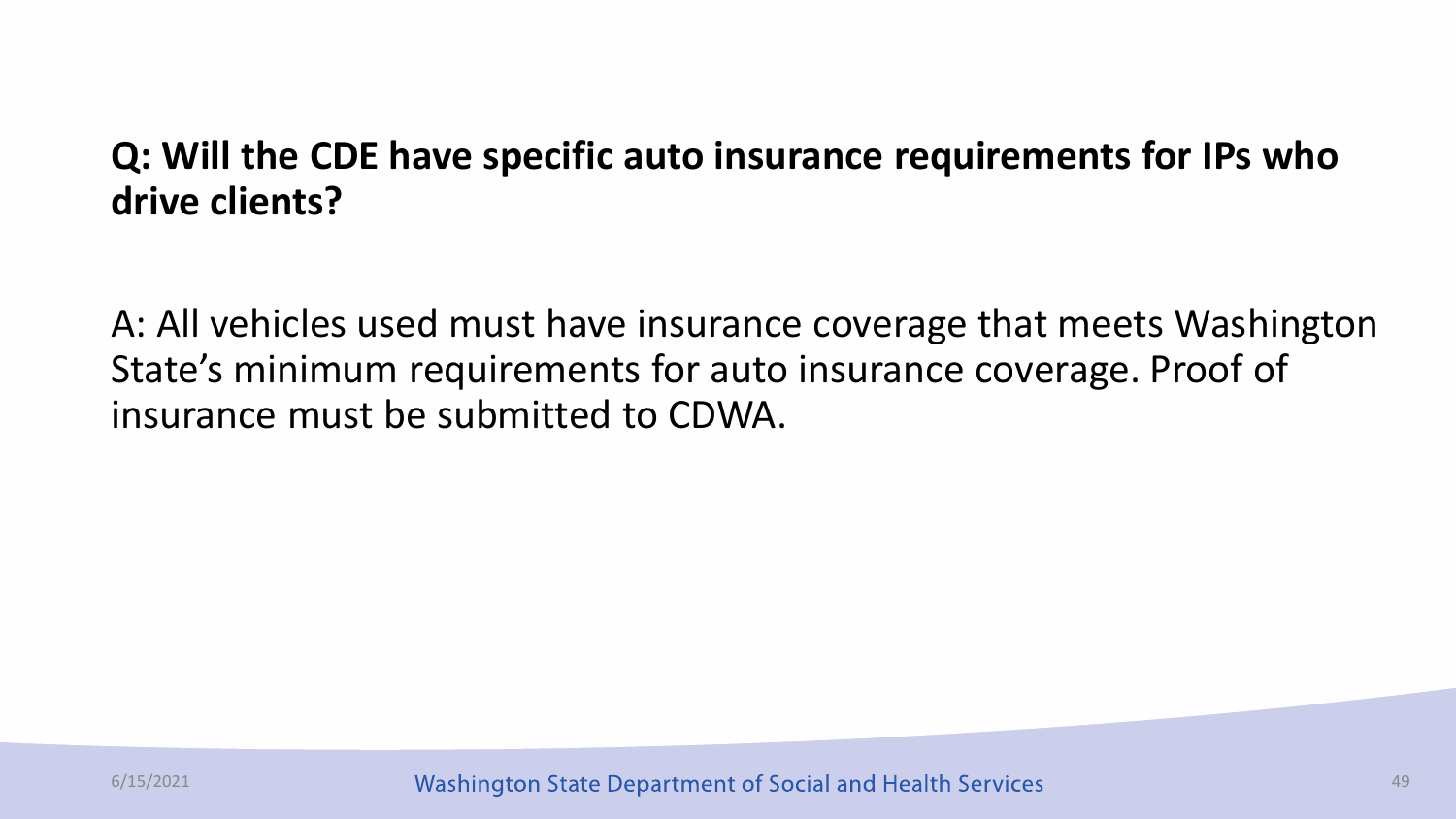### **Q: Upon transition to the CDE will clients be assigned to a specific Service Coordinator with CDWA?**

A: CDWA Service Coordinators will have assigned case loads. Case load assignments may change, especially during the transition.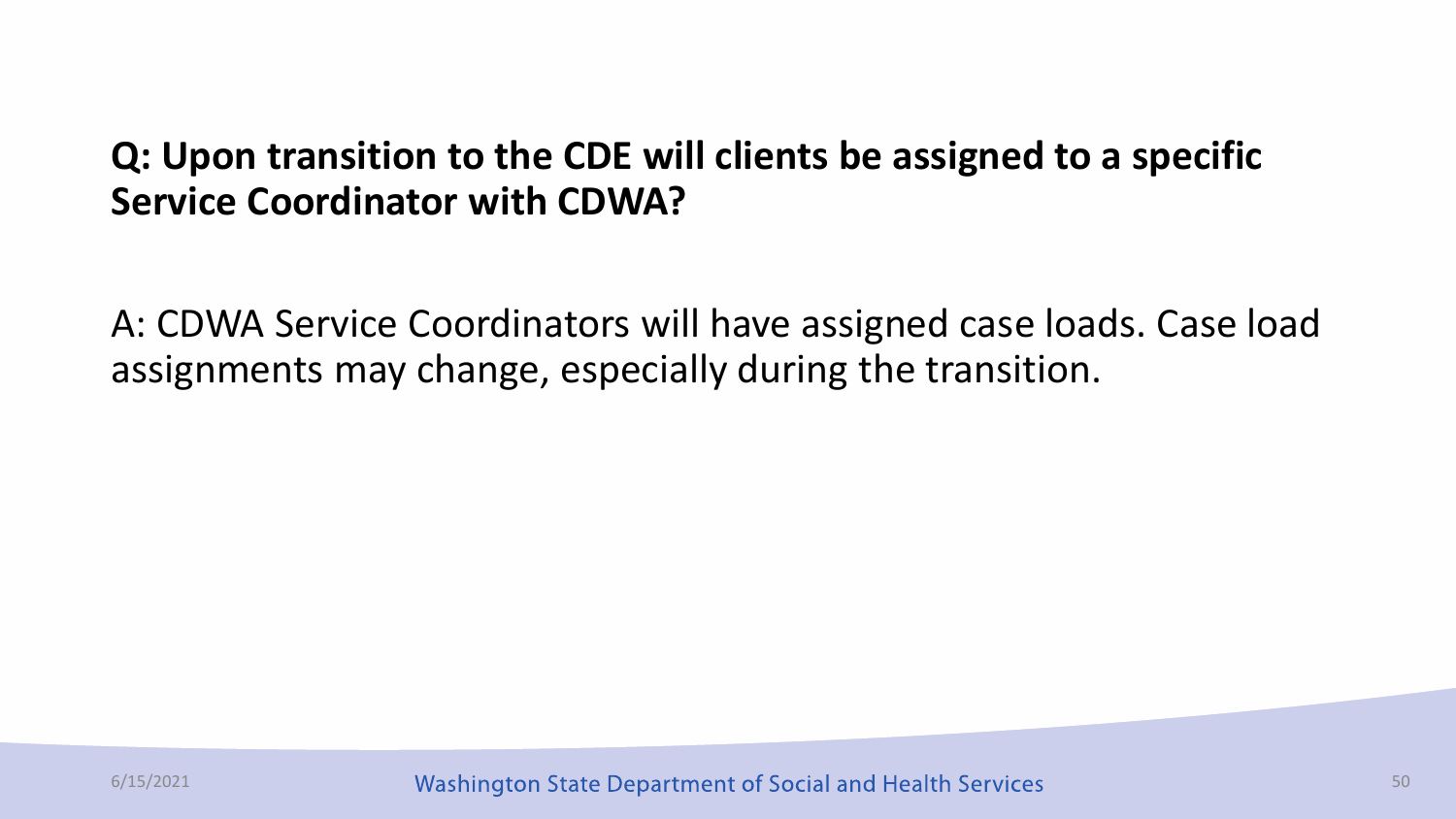Next webinars: 7/22/21 @ 3:30pm 8/17/21 @ 10:30am 9/23/21 @ 3:00pm

Register for upcoming webinars at: <https://www.dshs.wa.gov/altsa/CDE>

Please send any suggestions you have to improve the webinars to:

[CDE@dshs.wa.gov](mailto:CDE@dshs.wa.gov)